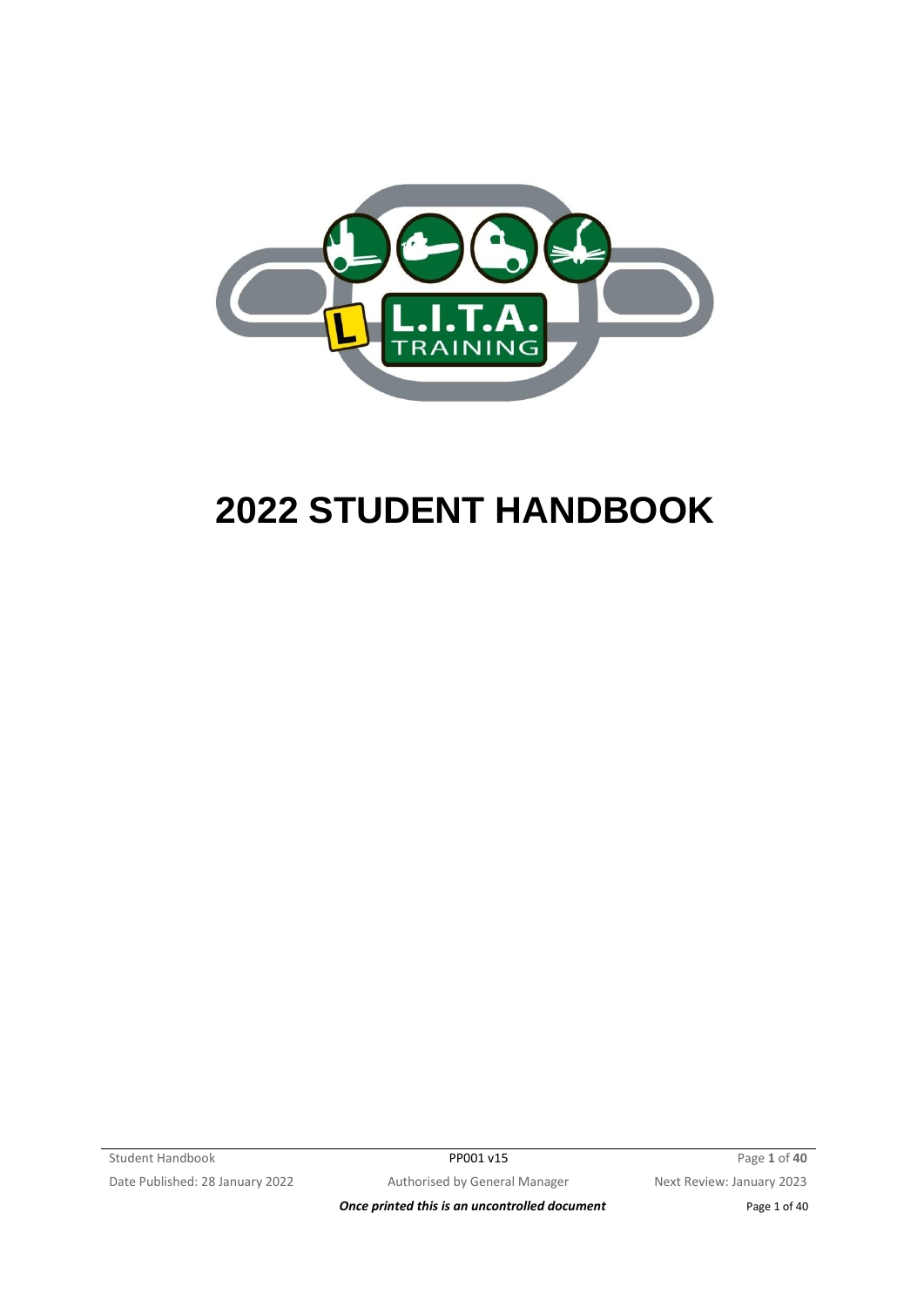The information contained in this document applies to all students enrolled in the following nationally recognised qualifications and units at LITA Training (as at 28 January 2022):

- FWP30216 Certificate III in Harvesting and Haulage
- FWP20116 Certificate II in Forest Growing and Management
- TLI31216 Certificate III in Driving Operations (expiring 20 November 2022 with new TLI31221 Certificate III in Driving Operations - LITA Training will not be offering this updated qualification)
- AHCMOM213 Operate and maintain chainsaws
- RIIHAN308F Load and unload plant
- RIIMPO321F Conduct civil construction wheeled front end loader operations
- RIIVEH201E Operate light vehicle
- TLILIC0003 Licence to operate a forklift truck
- TLIF0006 Administer a fatigue risk management system

The Logging Investigation and Training Association (LITA) Inc, trading as LITA Training, is a registered training provider (RTO no. 0577) which is fully responsible for the training program you are interested in.

#### **Student Declaration**

You will be asked to sign a declaration as part of LITA Training's application and enrolment process which confirms that you have read and understood your rights and responsibilities as outlined in this Handbook, together with hearing about the commitment that LITA Training is making to you in its delivery of a quality training program.

It is important that you take the time to read through this Student Handbook and seek clarification about any matter that you require further information.

LITA Training commits to updating you whenever new or amended legislation is announced that impacts on your studies. This may result is changes to LITA Training policies and in turn, we will inform you should this be required.

### **About us**

Welcome to LITA Training. The Logging Investigation and Training Association (LITA Training) was incorporated in 1973 and started providing training and related services to the forestry and forest products industries in 1975. LITA Training now proudly serves workers in the forest, transport and machine operation industries, predominantly in the South East of South Australia.

On behalf of all the staff at LITA Training, we warmly welcome you and thank you for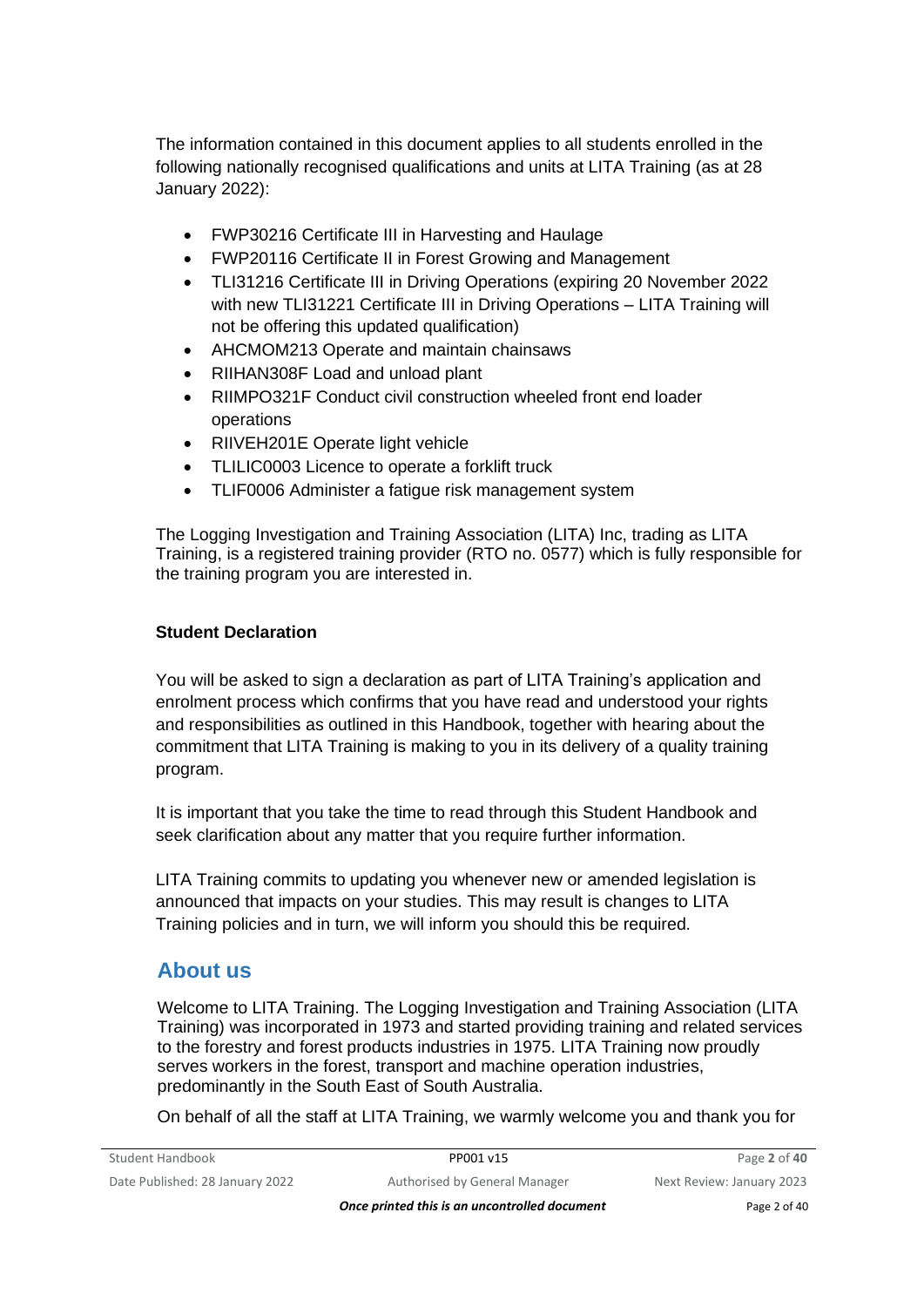choosing us for your professional development – either directly with us as a student or through your place of employment as an employee. Your enrolment is an important step in developing and/or formally recognising your skills and knowledge within this important industry sector.

We will strive to provide you with a first-class experience that is based on up-to-date practices and skills currently used in the workplace across the many facets of the forest, transport and machine operation industries.

### **Our trainers and assessors**

All of the trainers and assessors within LITA Training's training team have relevant qualification/s and bring a wealth of practical workplace experiences into their training, which is kept up to date with their own industry activities, professional development and engagement. All of our trainer/assessors also hold the relevant adult vocational training qualification in accordance with the required standards for Registered Training Organisations (RTOs).

LITA Training may, from time to time, also engage guest speakers or additional trainer/assessors at certain points during a course to deliver an area of specific expertise. This may mean that your assessment may be undertaken by two or more members of the training team. LITA Training may also sub-contract units of competency to another RTO, which has the expertise to deliver and assess this subject matter, such as first aid. Should these arrangements be in place for your course, LITA Training will inform you as part of the application process (refer to your Course Brochure available on LITA Training's website).

# **Our student experience framework**

We want you to experience a positive learning journey with LITA Training and have worked to capture that journey in our student experience framework. Each of the aspects of your journey, regardless of if it is a full qualification or a short course, are included in the information provided in the rest of this Handbook, including the policies and procedures that underpin the activity of LITA Training as an RTO.

*Once printed this is an uncontrolled document* Page 3 of 40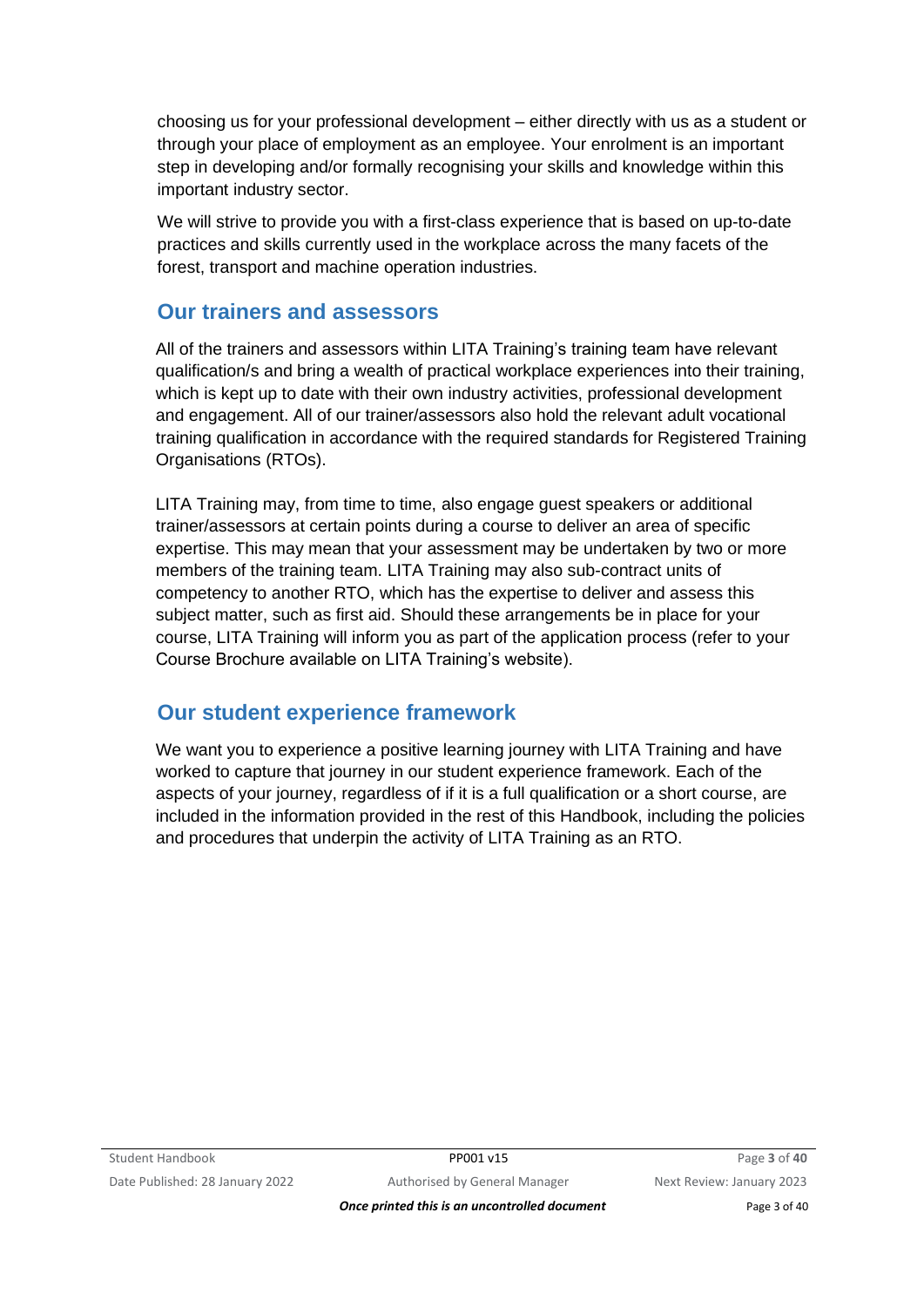

### **LITA Training's Student Experience Framework**

# **Accountable marketing practices**

LITA Training ensures any marketing of its vocational education and training (VET) products are done so with integrity, accuracy and professionalism. We ensure VET sector regulatory and all consumer law requirements are always met. In the provision of information, no false or misleading comparisons are drawn with any other training organisation or training product. We never guarantee employment outcomes nor that any student will receive a certificate nor Statement of Attainment where the student has not met LITA Training's attendance/participation requirements as well as completed all assessment requirements and deemed as Fully Competent against all national Training Package requirements for any enrolled national recognised qualifications.

**Once printed this is an uncontrolled document** Page 4 of 40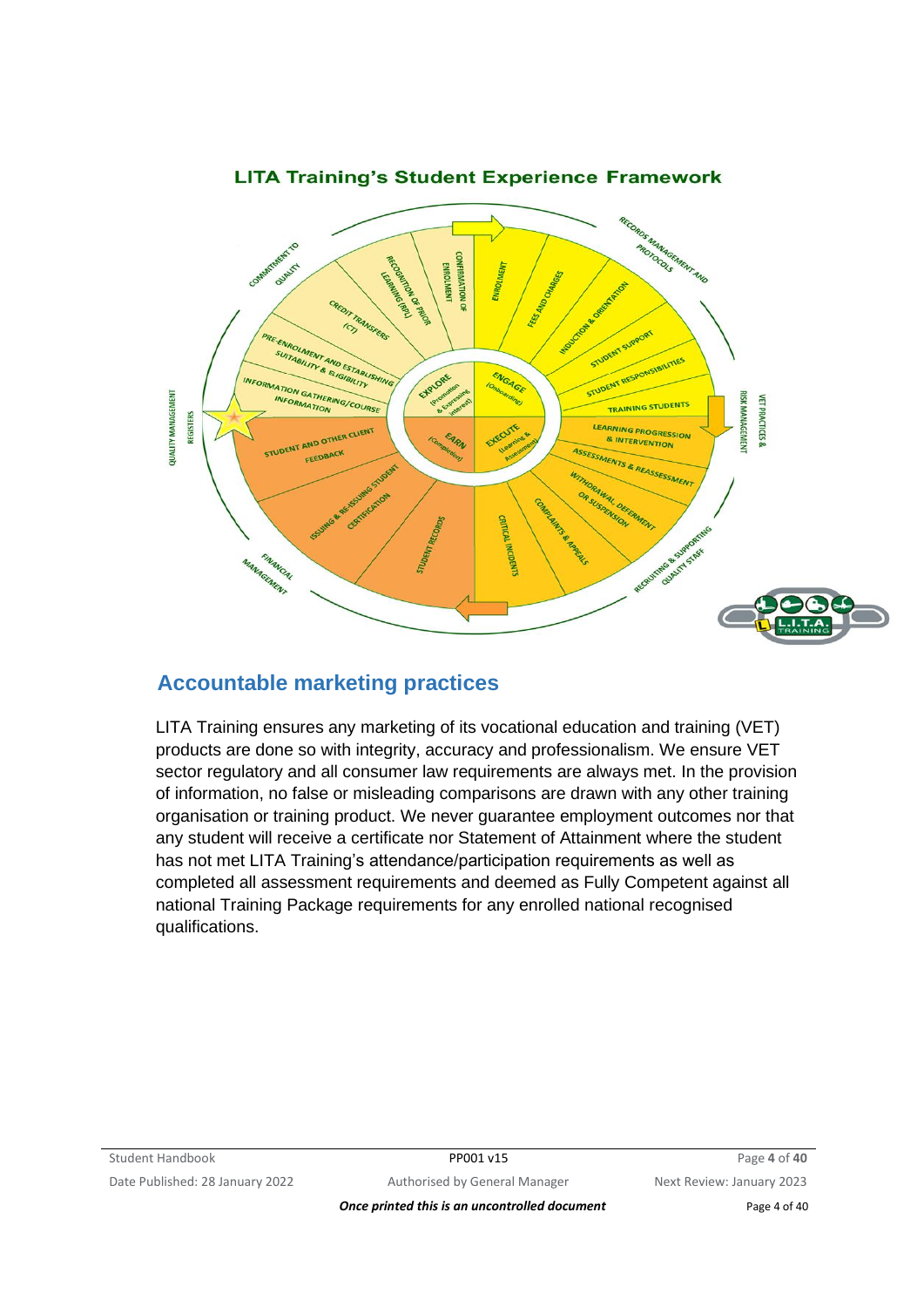### **Eligibility for a government subsidised place and its impact on future funded places**

LITA Training has gained approval to deliver training places for some of its qualifications and units of competency, through government supported places. When you apply to undertake training at LITA Training, a representative will work through the various funding opportunities and check your eligibility. If you are eligible, it means that the South Australian government will provide a full or co-contribute to your training, which will reduce the amount of tuition fees that you or your employer or any other third party, such as a school if you are a secondary school student, may be required to pay to support your enrolment.

At this point in time, LITA Training receives funding to support the subsidisation of eligible students' training through the:

- Skilling South Australia initiative and
- VET For Schools program.

It is important to know that some funding may only be available once or twice to you, dependant on your circumstances, throughout your entire study period including taking into consideration any studies that you might have completed at another RTO.

It is as important to know that you must select your subsidised course carefully as this may impact access to further government supported training places into the future.

LITA Training will provide further information as part of your application process. Please ensure that you understand the impact on future training opportunities before your enrolment.

### **Medical conditions**

If you have a medical condition, it is important that you advise LITA Training through your *Application and Enrolment Form* as well as advise whether you give permission for your condition to be shared with LITA Training staff, as well as any first aider or other person in the event that you are involved in an emergency.

It is important that you also advise of any treatment that is available.

If you did not provide this information or a conditions occurs after your enrolment, please notify LITA Training's General Manager immediately.

# **Course details**

The details of each specific course are provided for you prior to course commencement. Generally, the following information is provided:

- purpose of the course
- course learning objectives
- units of competency
- learning strategies including facilities and equipment and where students are required to undertake supplementary self-directed learning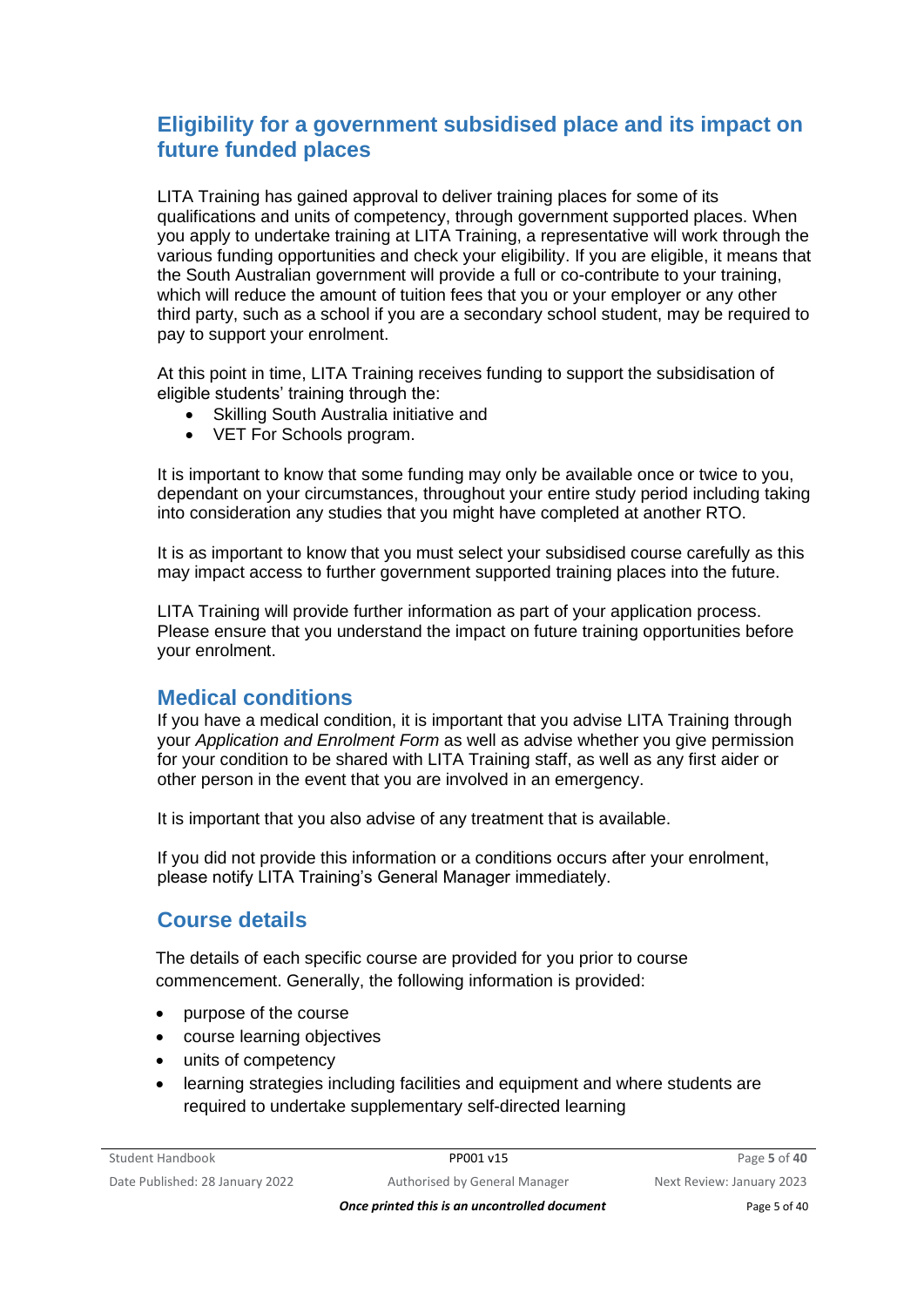- assessment strategies and conditions
- location for any face to face classes
- start and finishing times of face to face classes
- student support services
- details of eligibility for Credit Transfer and/or Recognition of Prior Learning (RPL) and/or Recognition of Current Competencies (RCC).

### **Delivery and assessment information**

#### **Competency based training & assessment**

LITA Training conducts training within a competency-based training system. Our trainer/assessors are expected to plan, deliver and assess all training using appropriate competency-based strategies.

As a student you will be expected to demonstrate your competence as described in the units of competency related to your selected course.

Within your course materials you will receive information about the tasks associated with each unit to be assessed as competent.

#### **Delivery**

LITA Training is organised to provide training and assessment predominantly:

- in its facility
- in the workplace
- on-line for specific qualifications and units of competency
- through Recognition of Prior Learning (RPL)
- through Recognition of Current Competencies (RCC)
- through Credit Transfer where applicable.

Our learning strategies are developed to suit our students' needs and our capabilities, regardless of the mode of delivery which can be in the classroom (including at school for VET for School students), at your workplace or on-line. You will be provided with an assessment tasks and timelines overview of each assessment task and its due date as well as each assessment task outlined in detail well in advance.

Each course requires a time commitment outside of class time to complete a range of supplementary learning and assessment tasks.

Assessments will be conducted over a reasonable and practical period of time so that the trainer/assessor has sufficient evidence of your skills. This will include affirmation of any third party observations undertaking in the workplace and signed off by your supervisor.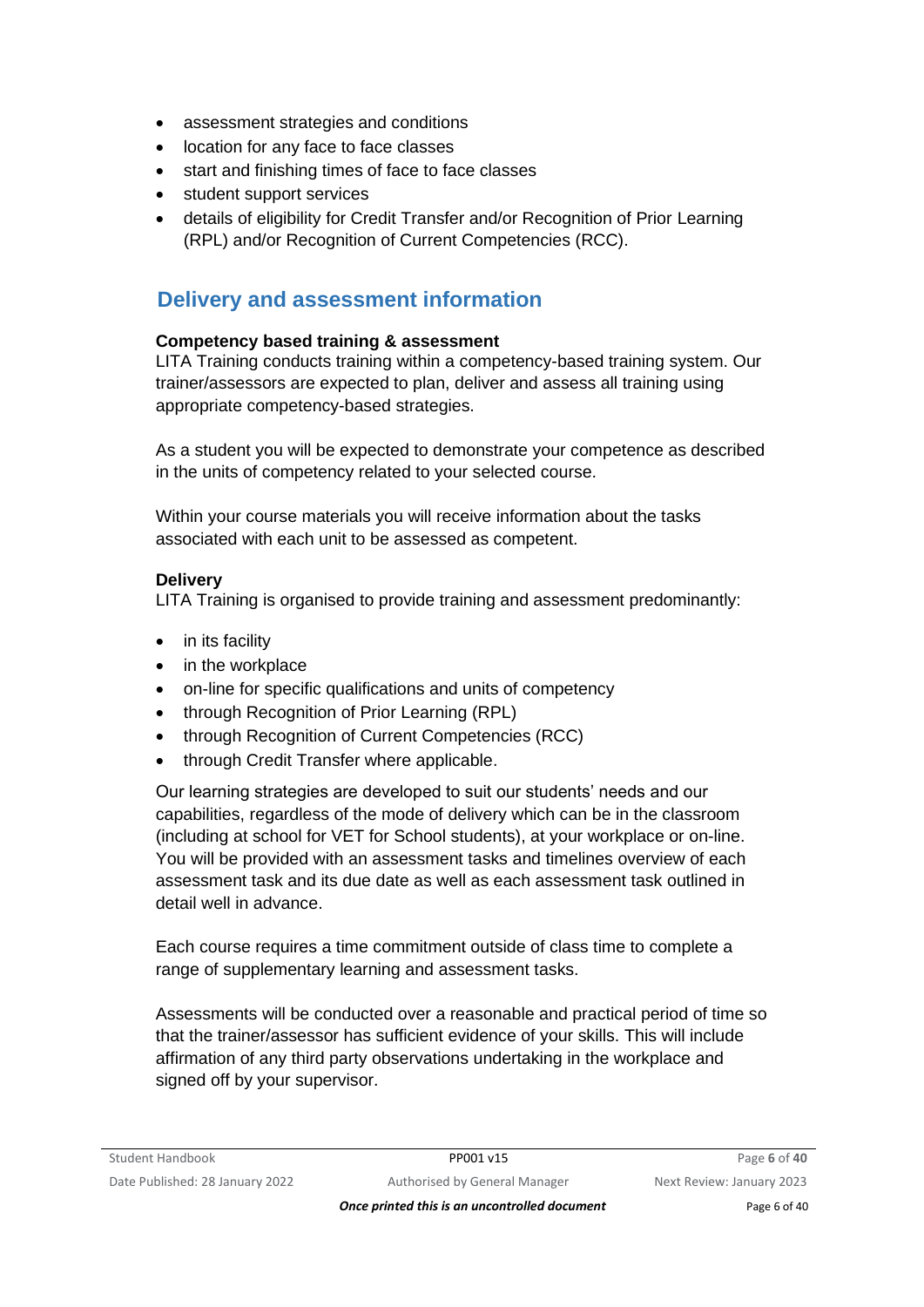As this is a vocationally based course, assessments are made utilising a competency-based framework. Students are required to demonstrate competence in all units in the skills identified in the course and are marked accordingly as 'Competent' or 'Not Competent'. Where there are a range of assessment tasks, each individual task will be marked as 'Satisfactory' or 'Not Satisfactory'.

### **Expectations of Students Preferring On-Line Delivery**

LITA Training uses Catapult Learner Management System, which is accessible via your computer, i-pad or i-phone. This means that you can access all training and assessment resources from anywhere and at any time that suits you. When you enrol in an on-line program at LITA Training, you are required to go through an orientation to our on-line system so that you become familiar with how to use it.

LITA Training expects all students who opt for on-line delivery to:

- have basic digital literacy skills
- have access to a computer, i-pad or i-phone with compatibility to our LMS platform
- have access to a printer, and
- have access to adequate internet access.

We will ask you to declare that you meet these requirements on your *Application and Enrolment Form*.

#### **Achieving competency**

The four dimensions of competency are: task skills, task management skills, contingency management skills and job or role environment skills. These skills should not be performed in isolation but in a real work situation. Assessing competence involves all of the following aspects of evidence and will be stringently applied by the LITA Training assessor to affirm that a student is fully competent:

- validity: The evidence provided links directly to the assessment outcomes and covers skills and knowledge.
- currency: The evidence provided demonstrates the assessment element has been used or updated in recent learning or application.
- sufficiency: The evidence provided covers all areas of the unit of competency.
- authenticity: The evidence provided is the student's own
- transferability: The evidence provided through assessment demonstrates the student can use these skills or knowledge in a range of situations and/or settings
- consistency: The evidence provided demonstrates the student can use the skills or knowledge consistently rather than a one-off experience or setting.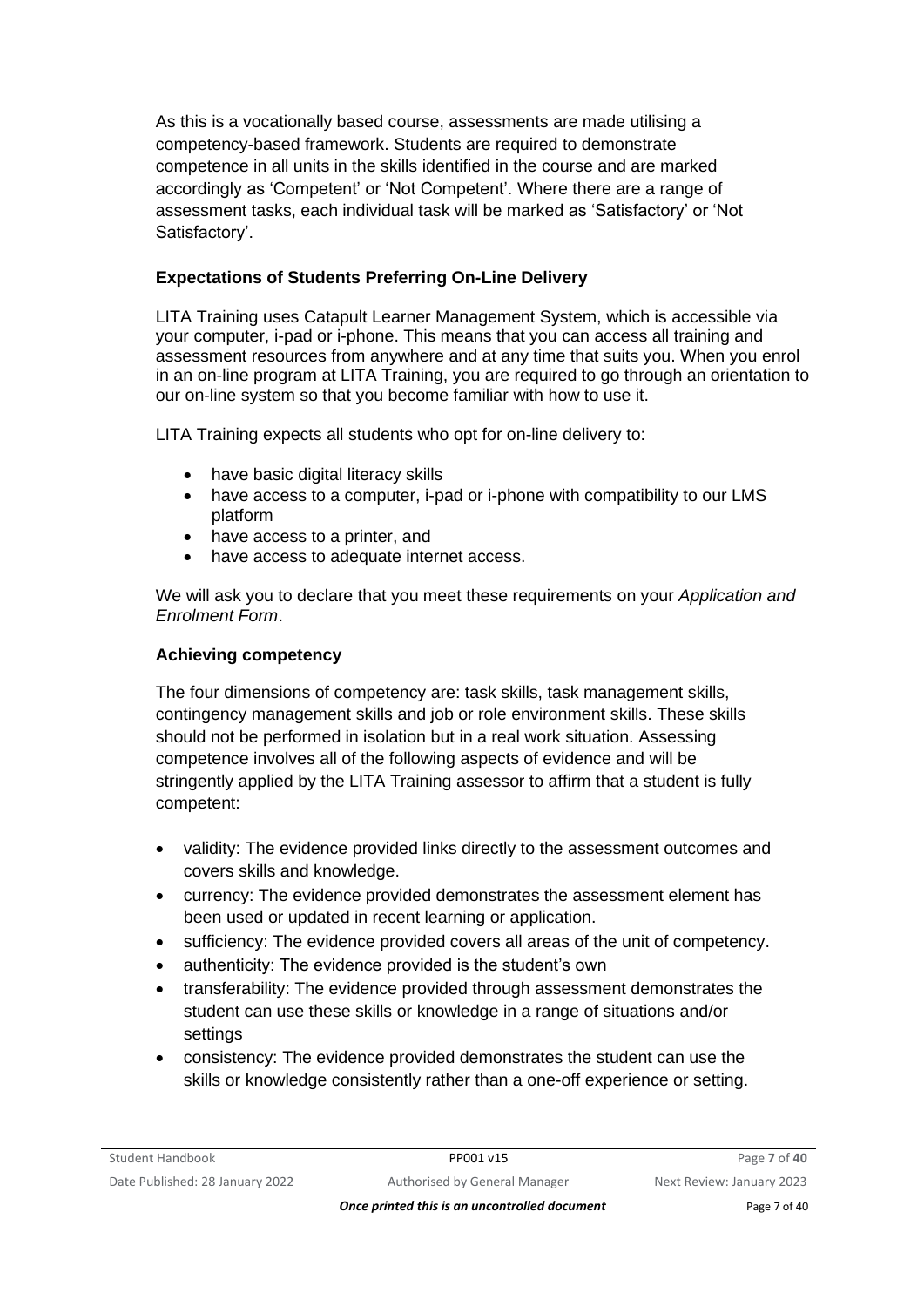#### **Assessment overview**

LITA Training trainer/assessors are required to:

- fully explain assessment procedures to students. Throughout all training, students are regularly reminded of the ongoing assessments
- be fair and reasonable during assessment and work on merit, demonstrating no victimisation nor discrimination
- be proficient in the field of study, with relevant industry experience and to be up to date with assessment methods and procedures appropriate for the students and learning environment
- negotiate reasonable adjustment to context with students regarding the type of assessment and evidence required, taking into account assessment delivery mode, anti-discrimination principles, and the particular needs and circumstances of students
- advise students, with sufficient time, regarding the up and coming assessment
- provide the students with the assessment criteria/ context and purpose of the assessment
- advise students of Credit Transfer (CT), Recognition for Prior Learning (RPL) and Recognition of Current Competencies (RCC) processes
- make proper assessment decisions based on explicit evidence of competency as outlined above
- expedite assessment to avoid unnecessary delays, allowing for the readiness of the learner
- consider the authenticity, validity, relevance to the learning outcomes, currency and variety of assessment evidence, whether evidence is provided by interview, performance or work place evidence
- as assessments are undertaken, record individual student assessment results. Sample copies of the assessment instrument are kept by the trainer/assessor
- post-assessment guidance is always available to students
- a fair and impartial appeals process is always made available.

### **The following points regarding assessment should be noted:**

- any work submitted must include a signed declaration that confirms the authenticity that the work was completed by the student
- assessment tasks must include the student's full name
- there is no referencing format that is preferred for assessment tasks (e.g. Harvard system, footnotes and endnotes). However, all referencing should be consistent throughout each task, with a bibliography also provided where applicable. Your trainer/assessor will provide advice as part of your induction.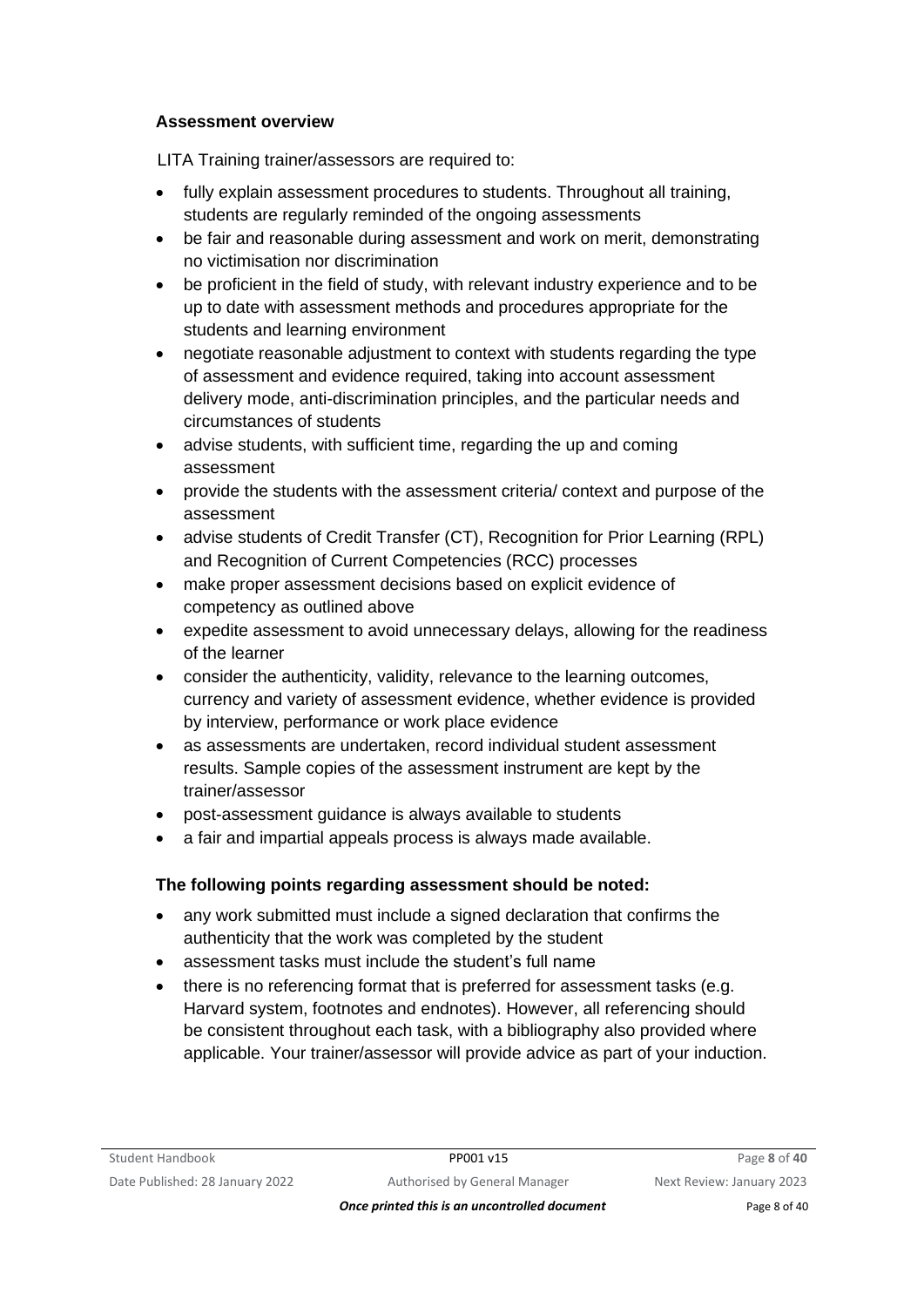We understand that extensions may be needed for some assessment tasks. An extension will usually be granted for a period of up to 4 weeks after the due by date. Students must complete and submit the *Request for an Assessment Extension Form*, available on LITA Training's website: [www.lita.org.au,](http://www.lita.org.au/) which will be considered and is at the discretion of LITA Training's General Manager.

### **Student attendance**

LITA Training monitors individual student's participation.

An underpinning requirement of all LITA Training conducted in the classroom is at least 80% attendance for full qualifications and 100% attendance for short courses. It is the student's responsibility to advice LITA Training and by phone: 08) 87351474 if they are unable to make it to a session.

For students studying on-line, LITA Training also tracks your participation through monitoring the frequency of your log ins, the pages you view and your assessment lodgement dates.

If we notice that you have been missing frequently without notification, we will contact you or your emergency contact as part of our duty of care. For secondary school students, LITA Training is also obliged to notify your school and may also notify your parents/guardians.

For students learning in the workplace, LITA Training expects you to follow your employment contract requirements for attendance and advice on absenteeism. When LITA Training staff come to visit you in the workplace, they will check on the volume of learning that you have been undertaking, backed by your attendance record.

If for any reason you become aware of the need for a prolonged absence from a course, please also notify your trainer/assessor – you may be required to apply for a course deferment.

# **Recognition of prior learning (RPL) and recognition of current competencies (RCC)**

Recognition of Prior Learning (RPL) is a form of assessment of the competence of a person. It acknowledges the full range of an individual's skills and knowledge, irrespective of how it has been acquired. This includes competencies gained through informal study and training and obtained over the past 3 years.

Recognition of Current Competency (RCC) allows an applicant/student to gain credit for skills and knowledge already possessed and obtained over the past 3 years. RCC is a way of gaining credit for this learning or experience and may reduce the amount of time spent studying.

All LITA Training students can apply for RPL/RCC for a unit of competency, a number of units of competency or the entire course. RPL/RCC applications must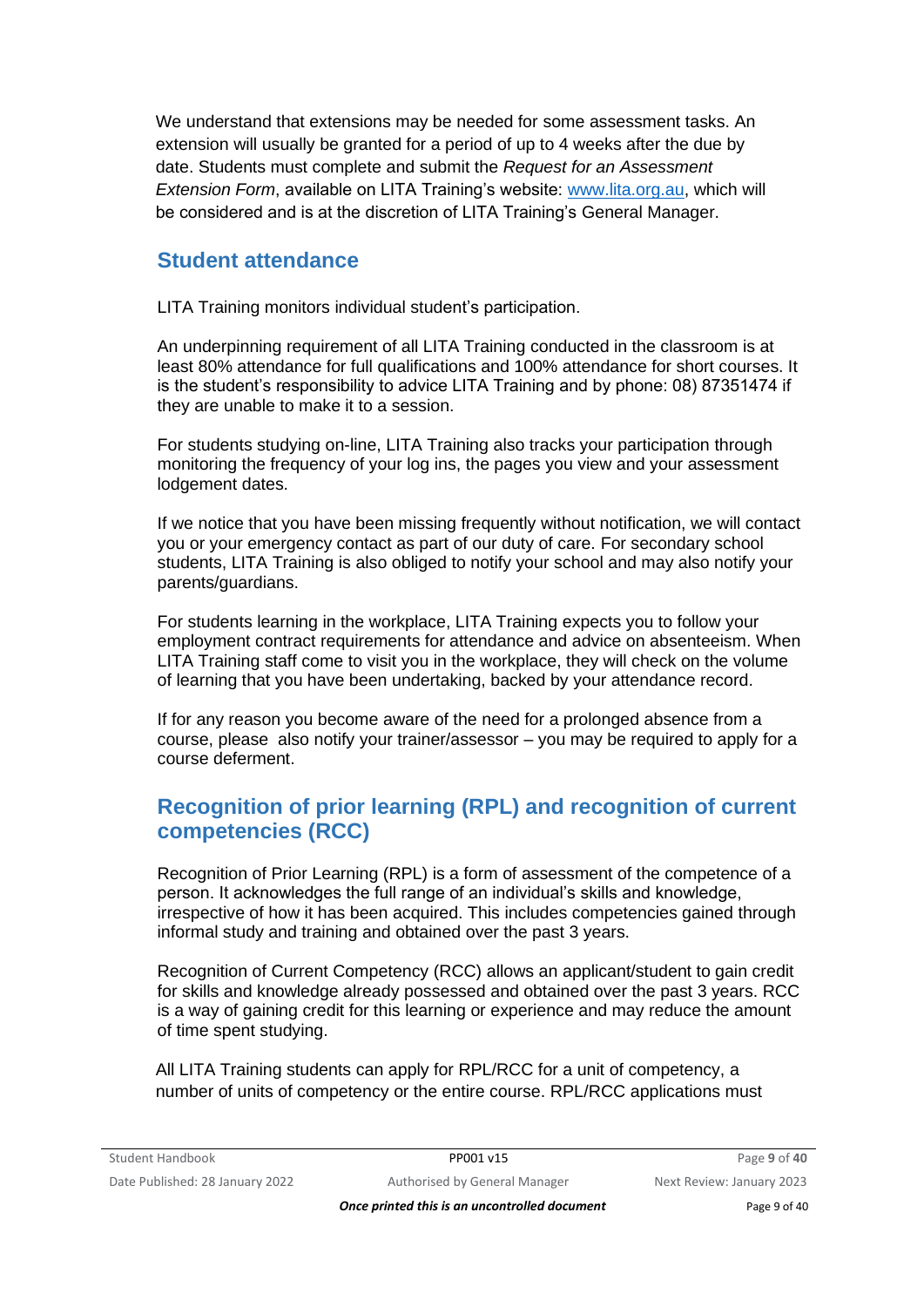be submitted, prior to or within the initial 2 weeks of a course commencement and always prior to the unit of competency/ies' commencement.

Students will be required to provide evidence that demonstrates that they have experience, skills or an appropriate level of understanding of that unit or units of competency or course. Be aware that, depending on the strength of the evidence, applying for RPL/RCC can be more complicated and even more time consuming than attending the training sessions and handing in the required assessments. RPL/RCC is not necessarily the easier path to take, in all cases, especially if a student finds it difficult to provide the quality of evidence LITA Training assessors require. It is important to consider if you have enough evidence to support an RPL/RCC request beforehand.

### **RPL/RCC assessment**

The assessment process outlined previously is also the methods in which an assessor accumulates evidence that demonstrates a student's competency. When a student applies for RPL/RCC, they are required (under some guidance from LITA Training) to provide evidence in place of completing the tasks.

An RPL/RCC Kit is provided to further explain and support this process. The process will always commence with an initial conversation with a LITA Training trainer/assessor, so that the strength of your application is considered.

### **Before starting an RPL/RCC application students might consider these questions:**

- What on the job training or experiences can you provide evidence for/demonstrate that might be relevant to this course?
- How current is this experience or learning?
- How can you prove or demonstrate these skills or understanding?
- Do you have enough quality evidence that demonstrates your skills and experience?

### **What do we mean by Evidence? Direct, Indirect and supplementary evidence can be:**

- examples of your work such as reports or other relevant workplace documents you have written
- a detailed position description outlining tasks relating to the competencies in the units
- Certificates of completion for in-house training or other professional development training – the more detail of the topics covered the better
- minutes of meetings that identify tasks allocated and completed
- completed units of competency from previous training qualifications which are also nationally recognised (these will very likely be used for the purposes of providing a direct Credit Transfer (refer below) and not a RPL/RCC service).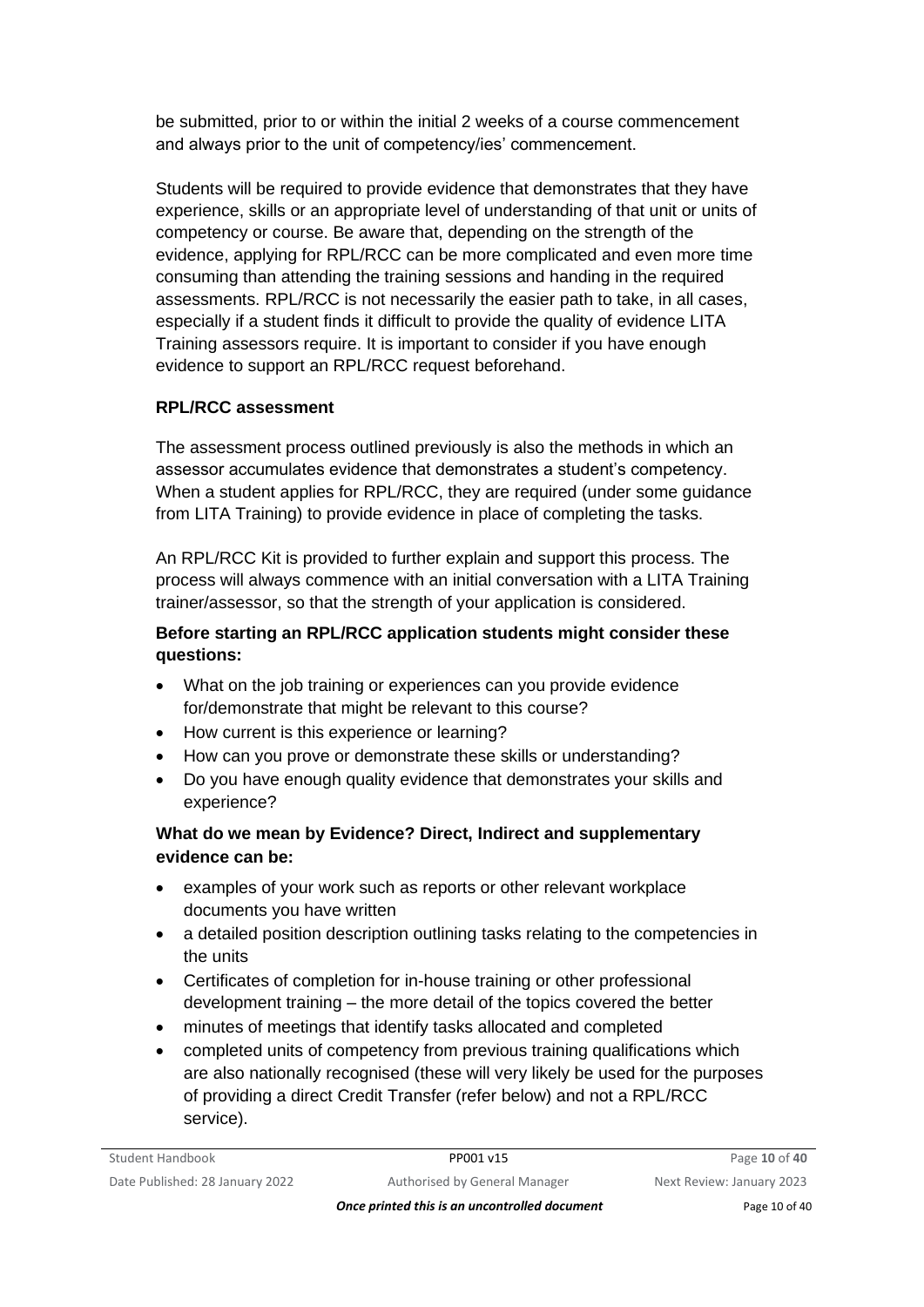### **RPL/RCC assessment**

- documents that show organizational and supervision skills
- previous non-accredited training, such as in-house workplace sessions
- life experiences that directly relate to the unit of competency's elements (please ask for a list from your trainer/assessor)
- papers you have written for conferences on relevant topics
- written references from your workplace
- you are likely to also be requested to demonstrate your skills to the assessor.

As you gather your evidence we recommend that you continue to communicate with the assessor or assigned trainer/assessor at LITA Training. We will advise you if the evidence you have presented is relevant or that you will need to provide further detail. The evidence you provide will be assessed upon its quality against the elements of the units of competency.

**There is a cost to administer all RPL/RCC processes**. An indicative RPL/RCC service fee will be provided when an application is submitted, based on the following hourly rates:

- for LITA members \$98 per hour (exc assessor travel expenses), and
- for non-LITA members \$115.50 per hour (exc assessor travel expenses).

Be sure to start your RPL/RCC application prior to commencement in the units that you believe that you have sufficient previous skills and experiences. You will be asked to complete the LITA Training *Credit Transfer and RPL/RCC Application Form*, available on the LITA Training website at: [www.lita.org.au](http://www.lita.org.au/) to formalise your interest in an RPL/RCC process. A LITA Training representative will get in touch will you within 5 business days to provide further guidance on the RPL/RCC process and to discuss the related fees.

If you are dissatisfied with LITA Training's decision, you have the right to appeal through lodging a *Decision Appeal Application Form*, available on LITA Training's website.

# **Credit transfer**

LITA Training acknowledges and recognises qualifications and statements of attainment issued by any RTO in Australia.

If you would like to receive credit for previous study, you need to be enrolled in an LITA Training program and provide certified copies of previously obtained qualifications, statements of attainment or statements of results to us, preferably at the time of enrolling and always prior to the relevant unit of competency/ies' commencement.

**Once printed this is an uncontrolled document** Page 11 of 40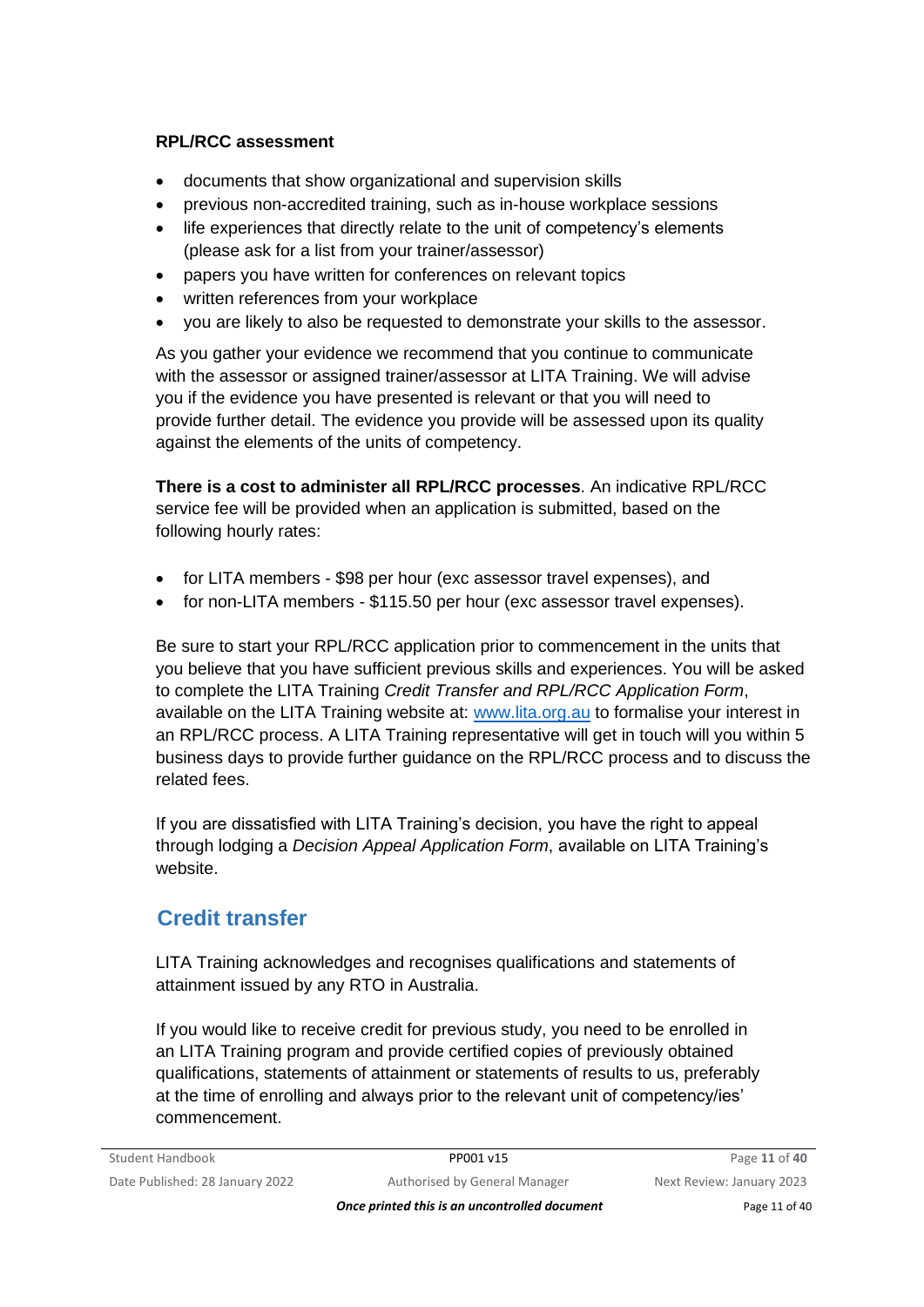Where you hold a current licence as specified below, CT will also be granted for the following units of competency upon producing evidence of your current vehicle licence:

- TLILC2015 Licence to drive medium rigid vehicle
- TLILIC2016 Licence to drive heavy rigid vehicle
- TLILIC3017 Licence to drive heavy combination vehicle, and/or
- TLILIC3018 Licence to drive multi-combination vehicle.

Please attach your documents to the LITA Training *Credit Transfer and RPL/RCC Application Form*, available on the LITA Training website at: [www.lita.org.au](http://www.lita.org.au/) and submit to one of LITA Training's trainer/assessor or General Manager- preferably prior to course commencement and always prior to the unit/s' commencement or Credit Transfer will not be granted.

There is no fee attached to Credit Transfer reviews.

Credit Transfer reviews usually are considered within 3 working days and you will be advised in writing of the outcome.

If you are dissatisfied with LITA Training's decision, you have the right to appeal through lodging a *Decision Appeal Application Form*, available on LITA Training's website.

### **Student support**

LITA Training is committed to ensuring accessibility for all prospective students to the training courses we provide. But before we do that, we ensure that the course is the right one for you, regardless of whether you are a public student, a secondary school student or an employee, undertaking the course as part of your employment.

We will make every effort to understand and assess your ability to carry out all the learning tasks and required assessments before enrolment. The assessment that you undertake will differ based on whether you are eligible for a government subsidised course or a full fee paying course, however all tools are based on the Australian Core Skills Framework (ACSF), a national approach to identifying and developing core skills in three diverse contexts: personal and community; workplace and employment; and education and training.

For students studying on-line, we also check your level of digital literacy at both your application and enrolment and verify it through your orientation to on-line delivery session. This is to ensure that you have the skills to study outside of the traditional face to face environment.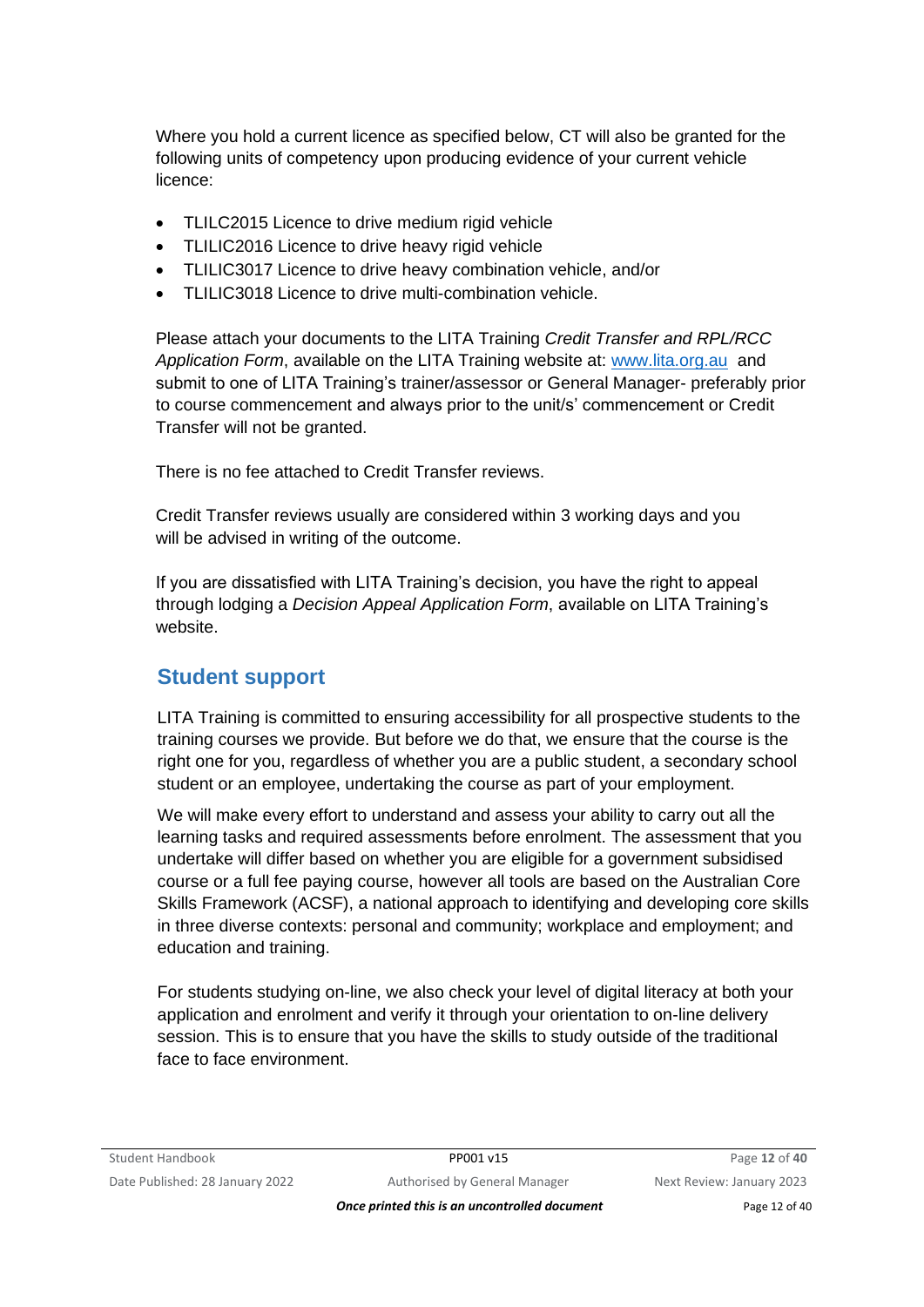We also recognise that at times, language, literacy and numeracy (LLN) learning needs and other study needs may restrict a person from achieving the competencies required for particular courses or programs. Our Student Support Officer contacts each of our full time qualification students and trainees on a weekly basis. This is to discuss your progress and to address any issues that you may have.

In addition, and at all times, all our students have access to your designated trainer and assessor as well as LITA Training's Student Support Officer. If you need assistance, please call LITA Training on ph: 08) 887351474 to be connected with the most appropriate support.

Where required, upon identifying LLN and/or other academic barriers that may inhibit you from successfully completing a course, we will discuss the best support options with you and on mutual agreement, will put these in place to support your learning journey at LITA Training. The majority of these options will come at no cost to you – your LITA Training representative will provide further details.

We also offer a range of support services for students, with a strong focus on learning and educational assistance to enable successful completion of your studies. This includes both educational and non-educational support and may be offered through LITA Training and/or by external expert agencies.

It is important that you do not slip behind with your studies. For assistance with your studies, please speak to our Student Support Officer in the first instance. LITA Training will organise 1:1 or group tutorial support as requested by our students. LITA Training also offers 1:1 support with study skills as we understand that in some instances, our students may not have undertaken a formal training program studied for a while. These LITA Training services are at no further charge to you.

A full list of local services that may be relevant to support you to progress in your studies may be found on our website: [www.lita.org.au](http://www.lita.org.au/) If the service is not included on our list, we will work with you to source and make a suitable referral.

# **Special needs support**

Upon application and again at enrolment, we strongly encourage you to discuss and declare any need to access special needs support so that we may work with you to eliminate barriers to your study. This may require some adjustments to your study or assessment conditions.

All LITA Training staff treat such sensitive information in a confidential manner and will only disclose it to other staff with your permission. Ultimately, it is about providing you with an environment that provides you with the best chance of succeeding, alongside the other students.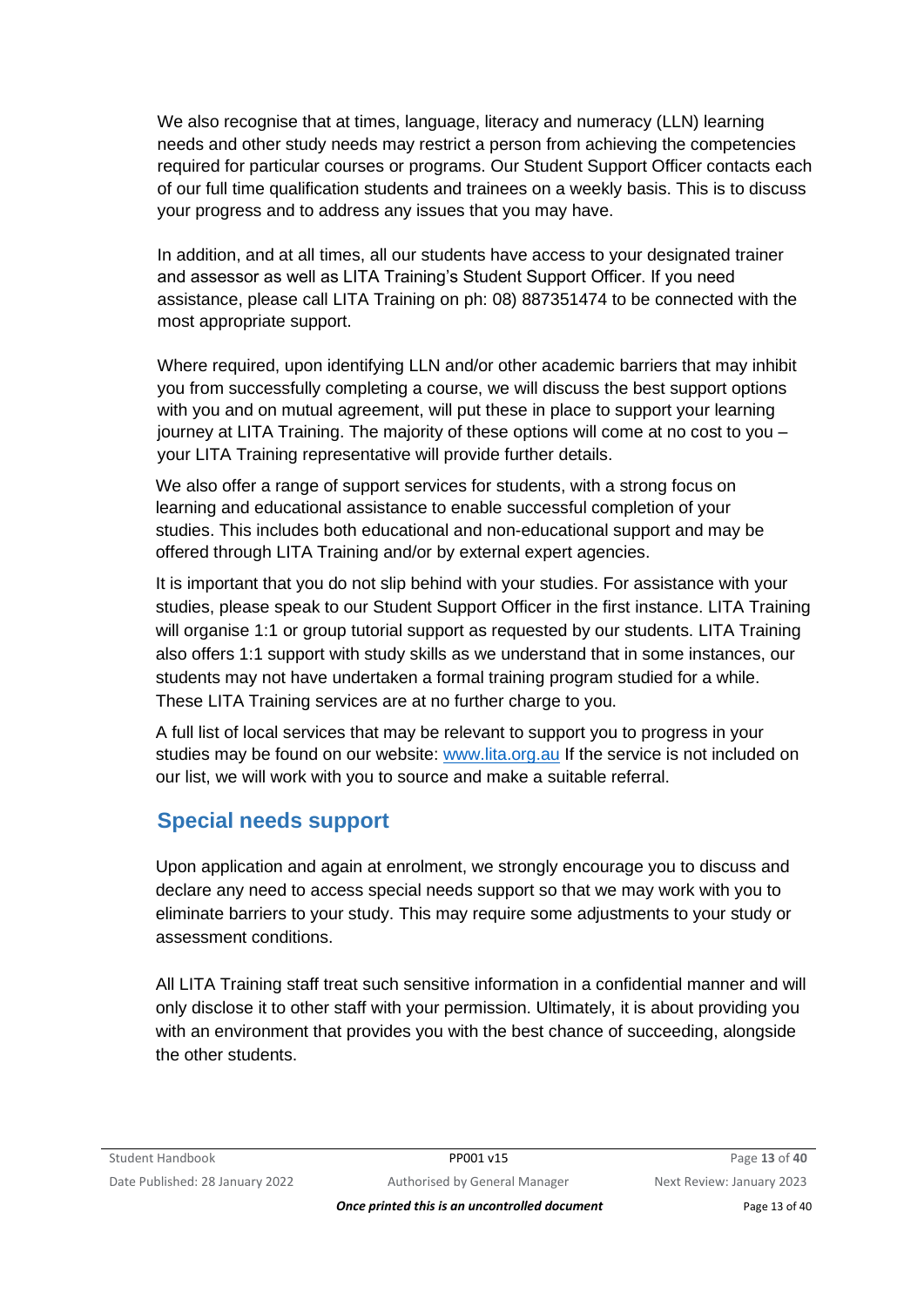# **On-line learning support**

LITA Training uses the Catapult e-learning Learner Management System (LMS), which students may access through a link provided by LITA Training once you have enrolled in your on-line program. Look out for an email from [support@lita.org.au](mailto:info@lita.org.au) which will be forwarded to the email you provided on your *Application and Enrolment Form*.

LITA Training has a designated On-line Support Officer, who is available to assist all students who opt to study on-line, regardless of if enrolled in a full qualification or one unit on-line. Once you have enrolled into an on-line program of study, our On-line Support Officer will contact you and support you to log into the LMS as well as ensure you become familiar with the various sections including all your learning material and how to lodge your assessments.

You may also wish to view these short clips which support students to prepare for online learning on the Catapult LMS:

- Learner Logging into the LMS:<https://vimeo.com/354140384/07f1bd470d>
- Learner An overview of your resource: <https://vimeo.com/354141555/1a83c2082e>
- Learner Completing assessments:<https://vimeo.com/355258787/cf72981162>

The On-line Support Officer will be making contact with you on a weekly basis to check your progress and determine if LITA Training can support you in any way.

Feel free to contact the On-Line Support Officer on 08) 8735 1474 or email: [info@lita.org.au](mailto:info@lita.org.au) at any time if you have a query.

### **Fees**

Dependant on your eligibility to a government subsidised training place, you may be required to contribute fully, partially or not at all to your course fees. LITA Training *Course Brochures* provide information about student eligibility and the LITA Training representative will also work through this with you as part of your application process.

All students, except for those eligible and accepted into a Skilling South Australia subsidised training place, VET for Schools or a short course, will incur a nonrefundable \$200 deposit for enrolling in a course – this covers our administration of your enrolment.

Some courses will require a student, or a third party, such as the student's employer or home school, to also pay for incidental material that you will keep such as protective clothing and/or a vehicle licence fee.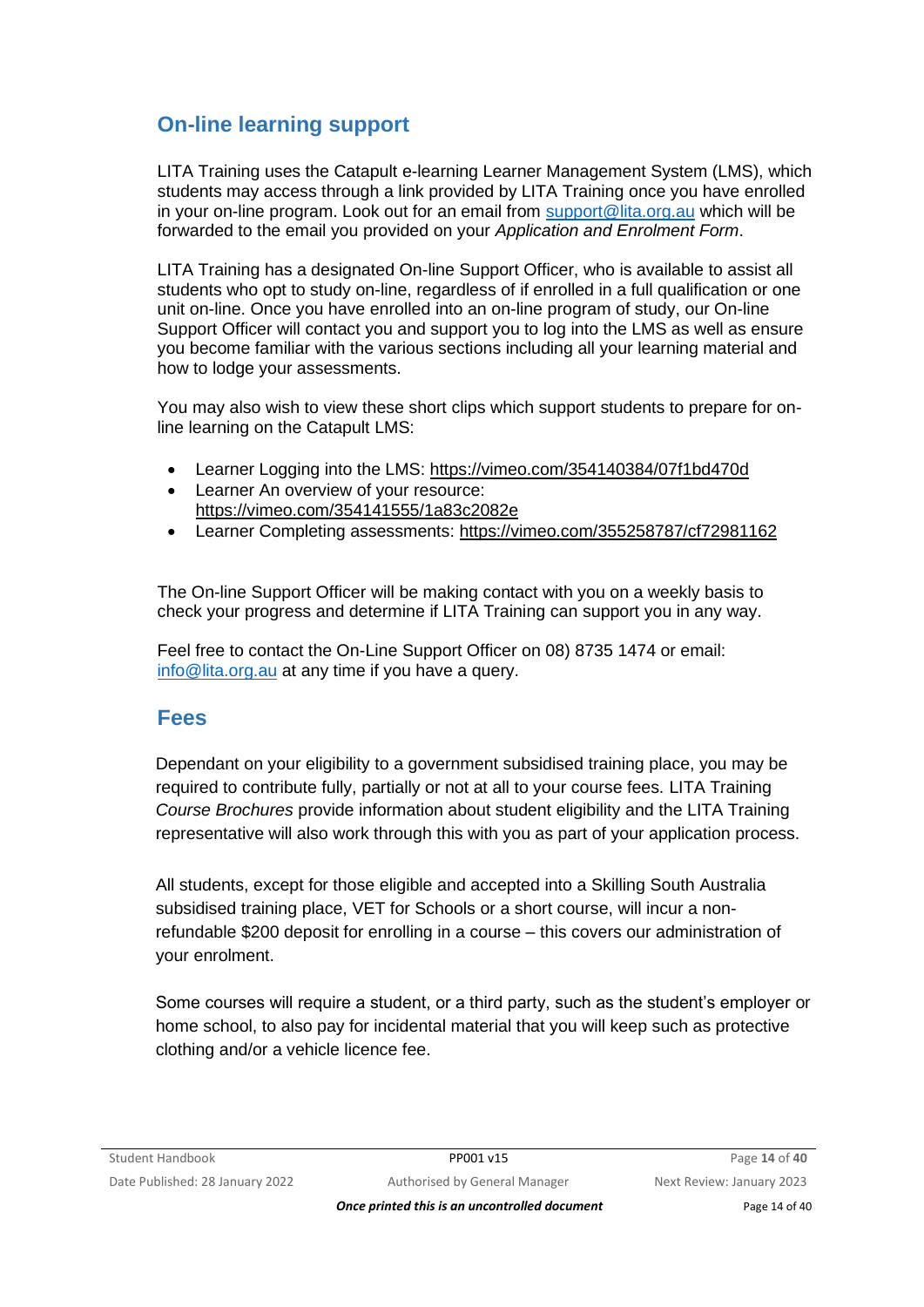Prior to enrolment, you should have received a *Fee Schedule* which itemises what your course fees are. You will receive this schedule regardless of whether you are paying your fees or your employer or any other third party, such as an employment service agency or your home school, is paying on your behalf. Please advise your trainer/assessor if you have yet to receive this important document.

LITA Training also charges a certification issuing fee for assessment only services. This fee is:

- LITA members incur a fee of \$60 per unit
- non-LITA Members incur a fee of \$70 per unit.

If you have any enquires relating to fees, re-issuance of invoices, receipts, confirmation of booking or information on any payment plan put in place, please email our General Manager at training@lita.org.au. Information on fees, charges and refunds are clearly documented on our website: [www.lita.org.au](http://www.lita.org.au/) and information on refunds is also provided on our website and in this *Student Handbook*.

Fees can be in instalments in a payment plan. Please contact our General Manager if you want to pay in instalments.

LITA Training ensures that for all courses, at no time will it accept more than \$1,500 in advance from any student.

If you are a fee paying student and you believe that you are experiencing hardship and will be placed in a personal, financial or family difficult or compromised position in paying these fees, please advise our General Manager through a confidential email to [training@lita.org.au](mailto:training@lita.org.au)

LITA Training commits to working with you to find a solution.

# **Unique student identifier**

As of 1 January 2015, the Unique Student Identifier (USI) scheme, enabled by the Student Identifiers Act 2014, allows you to access a single online record of your VET achievements. The scheme also allows for reliable confirmation of these achievements by employers and other RTOs.

Unless you are exempt, LITA Training can only issue a qualification or statement of attainment to you after you have provided us with a verified USI. To create your USI, and for further questions relating to the USI scheme, please contact the USI office in the Australian Government Department of Industry by calling 13 38 73 or emailing usi@industry.gov.au. LITA Training has further detail about the USI scheme on its website: [www.lita.org.au](http://www.lita.org.au/)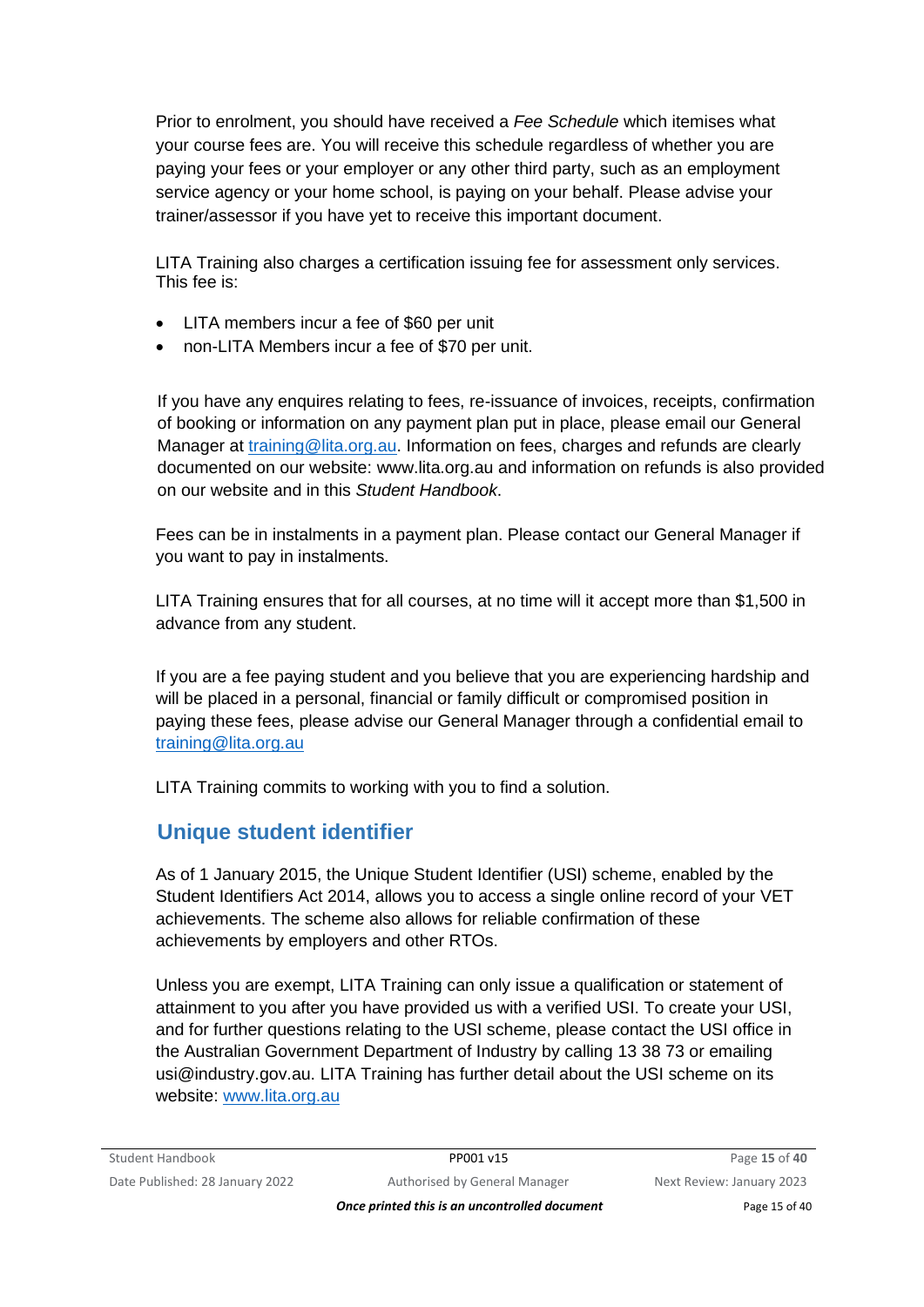LITA Training may request access to your USI account, so it may check if you have completed any other qualifications at various levels, as part of your eligibility assessment for a government subsidised place. LITA Training's staff strictly follow our *Privacy Policy & Procedure* (also available on our website) and will never access or use your personal information other than for the purposes agreed by yourself.

# **Your rights and responsibilities**

The following outlines the expectations of LITA Training and you as an LITA Training student. We ask you to take the time to read these and to sign that you have understood and agreed to these rights and responsibilities, as well as the broader content of this Handbook overall. A copy of the declaration is provided at the front of this Handbook and your trainer/assessor will bring a hard copy along as part of your Induction for you to sign. You have:

- the right to information about the course, units of competency and assessment requirements
- the right to quality teaching which respects you as an individual and meets your needs
- the right to feedback along the way, especially with your assessments and your progression
- the right to support to address any barriers to your learning, including noneducational matters
- the right to not waste time on previously studied units which are equivalent to those in your enrolled course and/or where you may have some equivalent work or life experiences
- the right to be treated with respect from others, to be treated fairly and without discrimination, regardless of religious, cultural, racial and sexual differences, age, disability or socio-economic status
- the right to be free from all forms of intimidation
- the right to work in a safe, clean, orderly and cooperative environment
- the right to have personal property (including computer files and student work) and LITA Training's property protected from damage or other misuse
- the right to have any disputes settled in a fair and rational manner (this is accomplished by the Complaints and Appeals Policy and Procedure)
- the right to work and learn in a supportive environment without interference from others
- the right to express and share ideas and to ask questions, and
- the right to be treated with politeness and courteously at all times.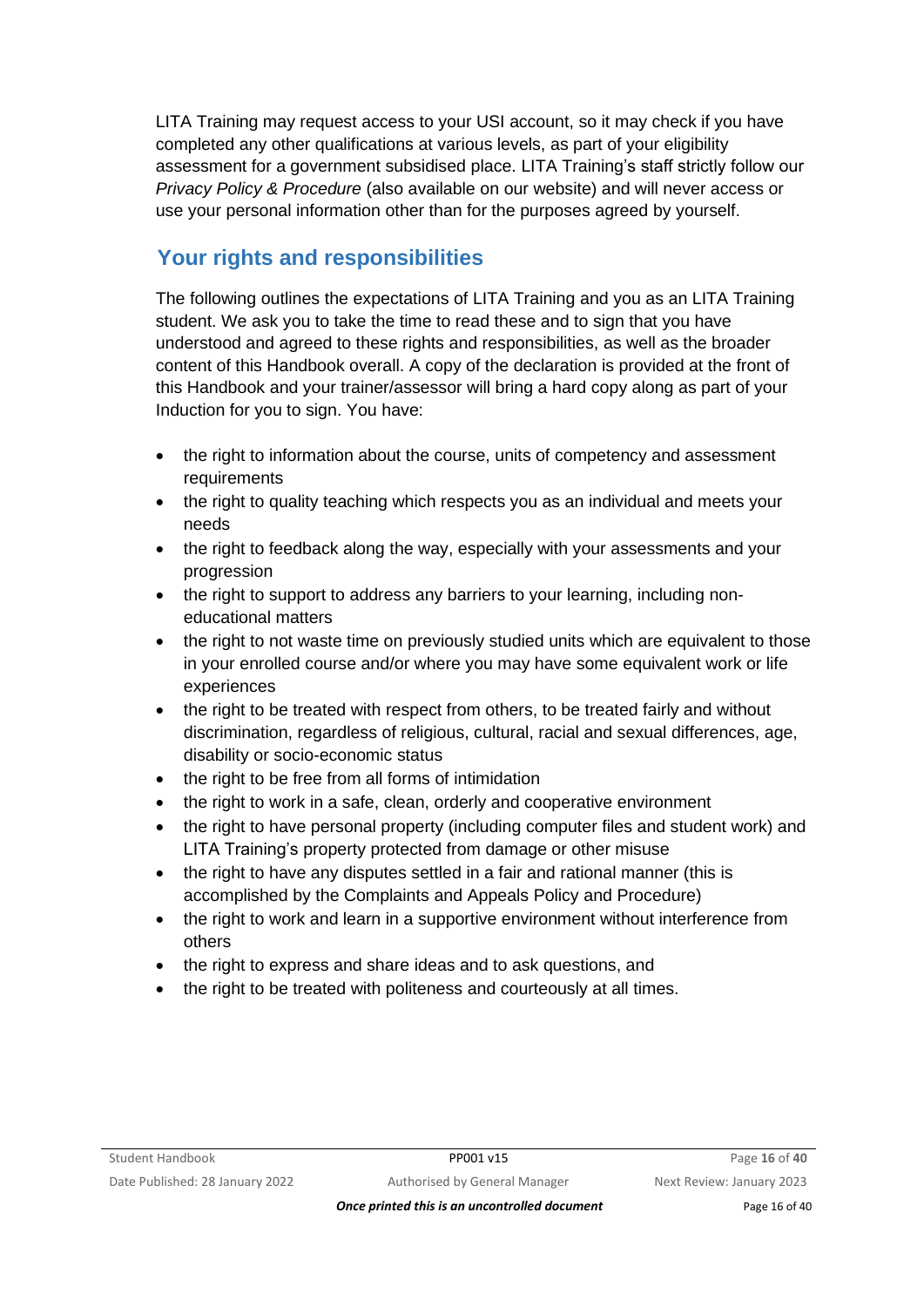Equally, you must:

- agree to right treat everyone with politeness, respect and without discrimination, regardless of religious, cultural, racial and sexual differences, age, disability or socio-economic status
- not intimidate anyone
- not put yourself or others in a position of harm including to property
- not take alcohol or drugs at any time prior to or during your training program
- not plagiarise other's information and attempt to submit it as your own
- attend as required for both classroom based and work place based hours
- agree to be an active learner
- abide by all relevant legislation as it relates to you (refer to Attachment A).

We at LITA Training commit to you that we will:

- provide you with sufficient information to allow you to make a decision on the right course for your needs
- provide a student focused service and treat you and every student with respect and equally
- take care of your and others' health and safety
- provide you with all the resources required including access to qualified professional trainers/assessors
- be aware of current industry trends and best leading practices which we interpret into our training programs
- provide you with ongoing feedback
- accept and consider your feedback as part of our continuous improvement agenda
- abide by all relevant legislation and regulation and commit to keeping you informed of any amendments (refer to Attachment A).

# **Child Safety (our young students)**

The safety of all our students is paramount to LITA Training, especially for our under 18 year old students. If you have any concerns either perceived or actual, please raise these with LITA Training's General Manager as a matter of urgency, however only after contacting:

- o the SA Police on 000 if you or another student is at immediate risk, and
- $\circ$  the Child Abuse Report Line on 131478 as soon as practicable if you have a reasonable suspicion that a young student (under the age of 18 years) has been or is being harmed or neglected by their family or someone else.

# **On-line Students**

For all on-line students, it is your responsibility to ensure that you have access for the duration of your course to:

- a computer, i-pad or i-phone which is compatible to our Learner Management System
- a printer, and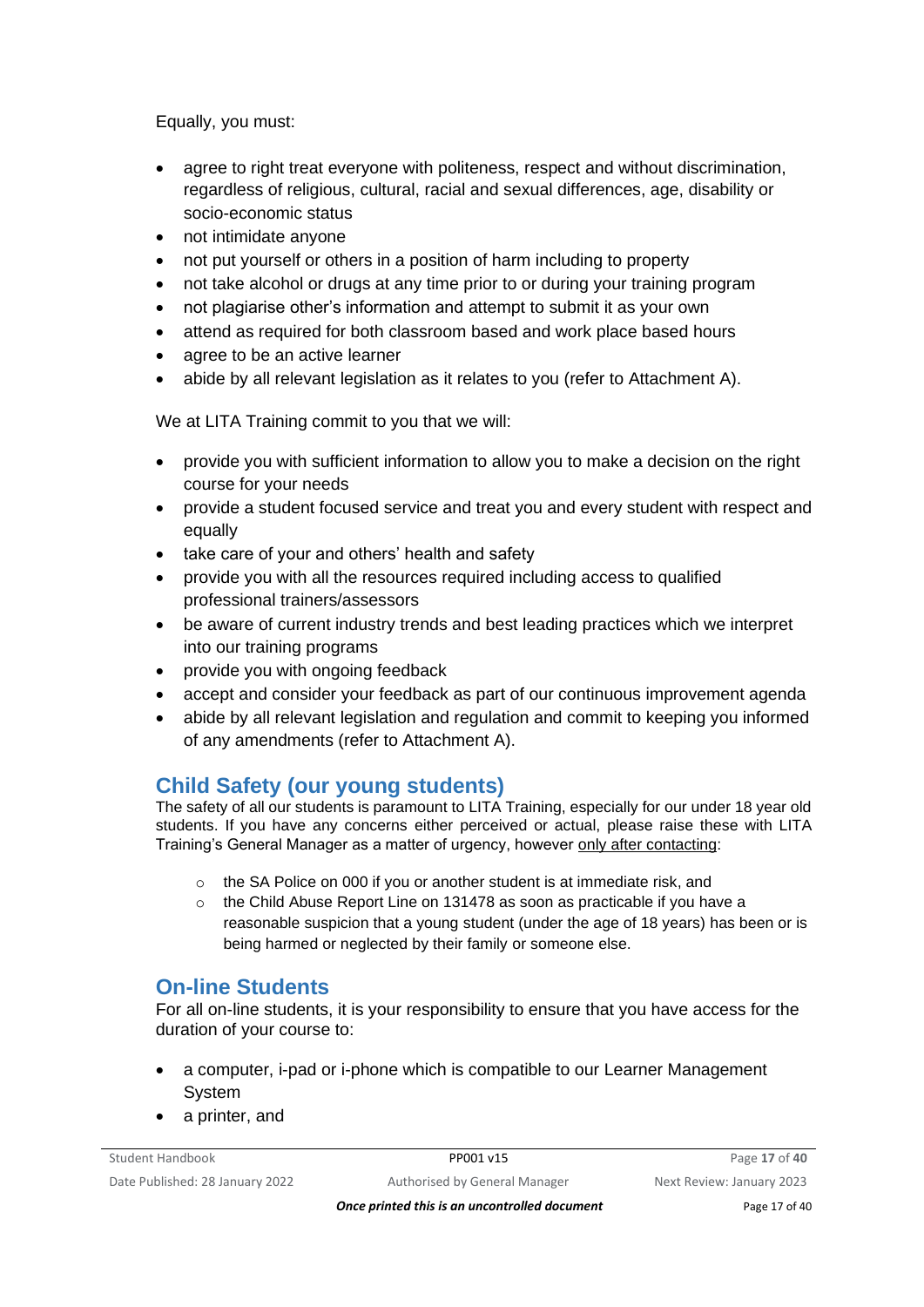adequate internet access.

These technologies may be available to you at your workplace, so there is no need to purchase this equipment – please ensure that you have sought permission from your employer to use the company's equipment for your study purposes, prior to commencing with your on-line course.

# **Withdrawal from the course**

If for any reason you can no longer attend the program (including but not limited by you having experienced compassionate or compelling circumstance, which are defined below) please complete and submit the required *Withdrawal Form*, available on LITA Training website: [www.lita.org.au](http://www.lita.org.au/) Where you are employed, it is important to also advise your employer of your circumstances.

LITA Training classes any compassionate or compelling circumstance as those that are generally beyond the control of the student when they have an impact on the student's course progress or wellbeing. Students must show evidence of such circumstance wherever reasonable eg. a medical certificate may be requested. These include:

#### **Illness, injury or stress (vicarious stress)**

• Evidence required: medical certificate which states the student was/is unable to attend classes for an extended period of time.

### **Permanent or temporary disability (that has occurred during the duration of the course)**

• Evidence required: Evidence required: medical certificate which states the student was/is unable to attend classes for an extended period of time

#### **Bereavement of close family members**

• Evidence required (any of the following): Statutory Declaration, Death Certificate, letter from a funeral home

### **Incident or issue causing distress to a student impacting on their capacity for study e.g. involvement in a serious accidents, witnessing or being victim of a serious crime**

• Evidence required: Police report, counsellor/ psychologists' report. Evidence may also need to be included to prove that there is no personal relationship between the counsellor/psychologists due to the industry in which LITA Training deliver its courses.

#### **Other**

• Evidence required: any relevant certified document attesting that situation is outside a student's control and affects their ability to study.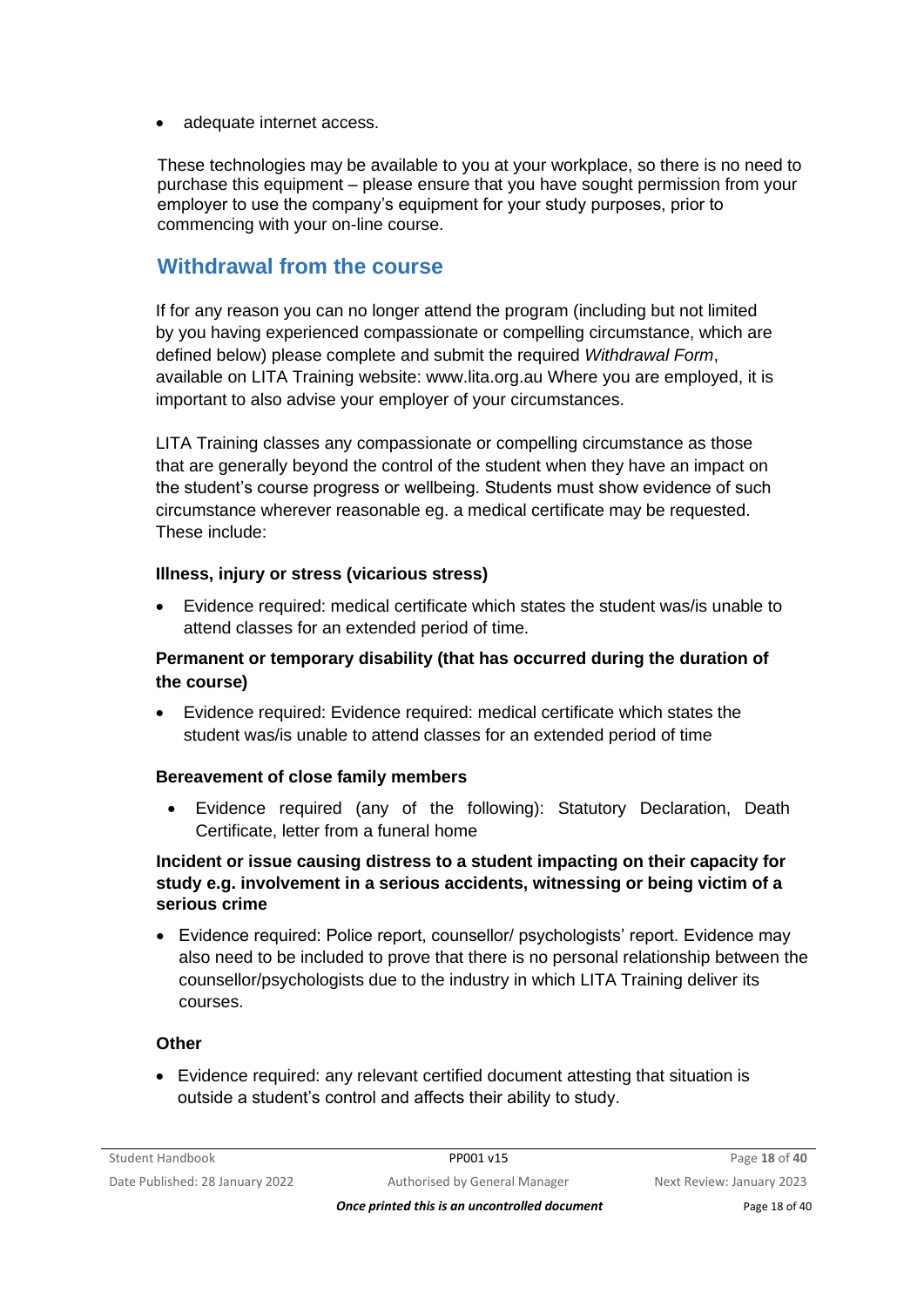Please note that an inability to pay fees alone is not considered a compassionate nor compelling circumstance.

Also, changes in workload or job roles is not considered a compassionate nor compelling circumstance.

These circumstances also apply to LITA Training's extension of assessment task policy (referenced in LITA Training's *Quality Training and Assessment Policy* & Procedure).

In accordance with the LITA Training refunds policy, any moneys that are due to be refunded (if any) will apply, excluding the \$200 administration fee where it was collected. A copy of the full *Withdrawals, Deferment, Cancellations Suspensions and Refunds Policy & Procedure* is available on the LITA Training website: [www.lita.org.au](http://www.lita.org.au/) which outlines the various scenarios where refunds will apply and will not apply.

If you are withdrawing or LITA Training initiates a withdrawal of your enrolment, where your fee arrangement is invoiced in arrears of training services delivered, LITA Training will invoice you/your employer for any services provided prior to your date of withdrawal – this will be a pro-rata of the agreed course fees, as specified in your *Schedule of Fees*. No Statement of Attainment will be issued until payment of the outstanding fees is received by LITA Training.

#### **Deferring from the course**

Deferral is the term used to describe the status of an individual who has been offered a place in a program of study at LITA Training, but who does not intend to take up the offer for the allocated course commencement year. Individuals who defer are not considered to be a student of LITA Training, until they are enrolled. Unless there are exceptional circumstances as determined by the General Manager, an offer will expire if enrolment does not occur within the agreed time, with fees refunded only if eligible in line with the LITA Training *Withdrawals, Deferment, Cancellations Suspensions and Refunds Policy & Procedure*.

Deferral is also the term used to describe an enrolled student who has commenced a learning program/ course and decides they cannot continue at this stage. Their place will be held for a period of 6 months from the time the deferment is approved, noting that LITA Training cannot guarantee that a course will be offered in their selected state at a later stage. A student wishing to defer their studies, must complete the required *Deferment Form*, available on the LITA Training website: [www.lita.org.au.](http://www.lita.org.au/) All requests are subject to the discretion of the General Manager.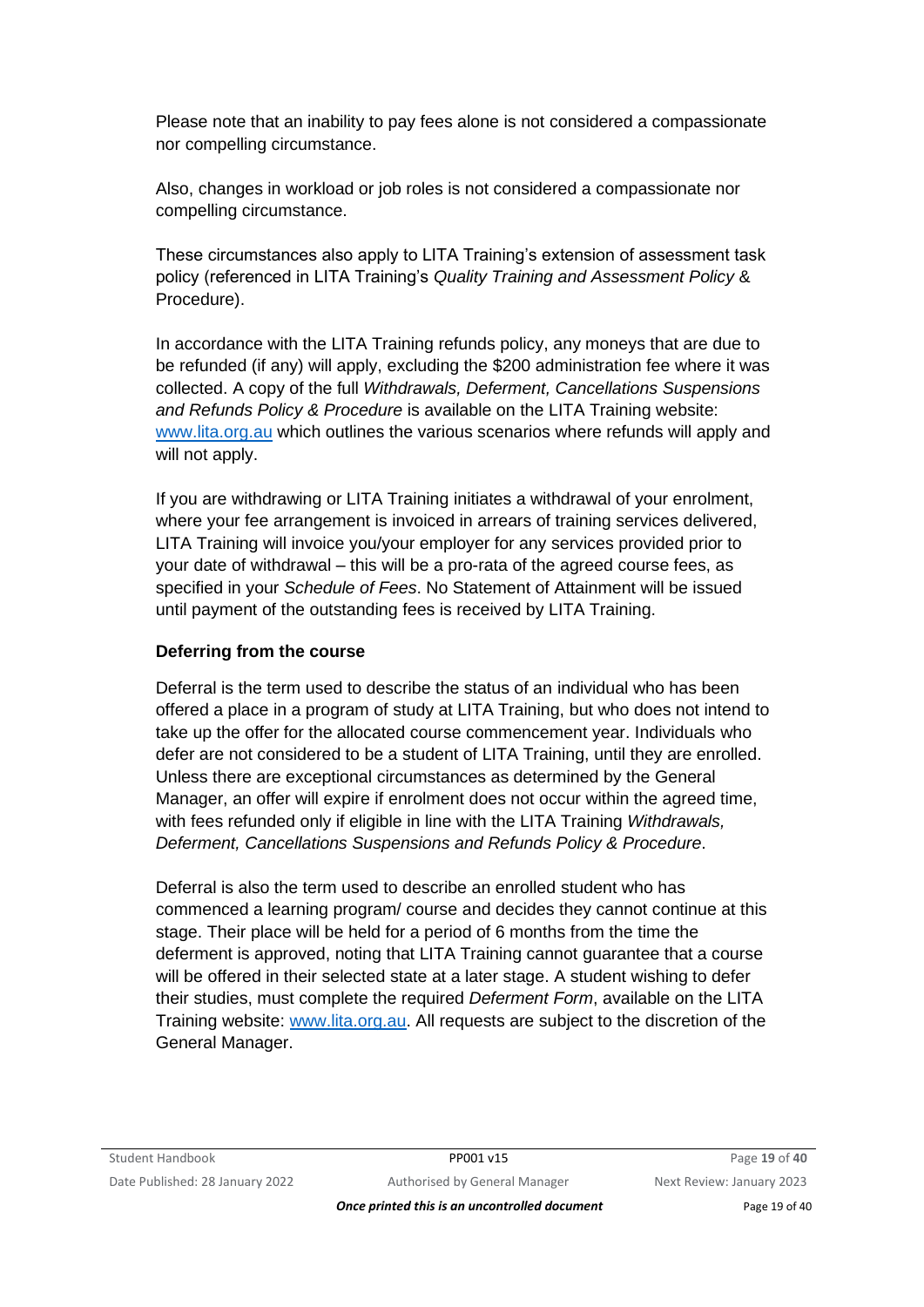# **Refund rules and procedure**

A full refund will occur if LITA Training cancels a course and/or postpones any course for more than eight (8) weeks. These funds can be transferred into a future course if preferred by a full fee paying participant/student or the student's fee paying employer or other third party.

In addition, LITA Training will offer a full refund should the student withdraw from a program and provide evidence that the program in which they had enrolled, differed from the program marketed by LITA Training.

In the instance of a forklift short course where LITA Training could not fill the place and notice of withdrawing was made by the student within 48 hours of the course commencement, no refund will be provided.

In any other circumstance, a refund post enrolment will be considered on a case by case basis upon receipt of a written request (ie. through completion of the LITA Training *Withdrawal Form*).

Please refer to LITA Training's full *Withdrawals, Deferment, Cancellations Suspensions and Refunds Policy & Procedure*, available on the website for all the circumstances in which a refund will be provided: [www.lita.org.au](http://www.lita.org.au/)

# **Workplace Health and Safety**

LITA Training has in place a comprehensive workplace health and safety management system overseen by the General Manager.

### **General statement of policy**

We recognise that the health and safety of all LITA Training employees and students is the responsibility of the organisation's management. In fulfilling this responsibility, management has a duty to provide and maintain, so far as is practicable, a working environment that is safe and without risks to anyone's health nor safety.

### **Responsibilities of LITA Training employees and students**

LITA Training employees and students:

- have a duty to take care of their own health and of others affected by their actions at work
- should always comply with the safety procedures
- must not wilfully interfere with or misuse items or facilities provided in the interests of their health, safety and welfare
- must, in accordance with agreed procedures for accident and incident reporting, report potential and actual hazards to management.

*Once printed this is an uncontrolled document* Page 20 of 40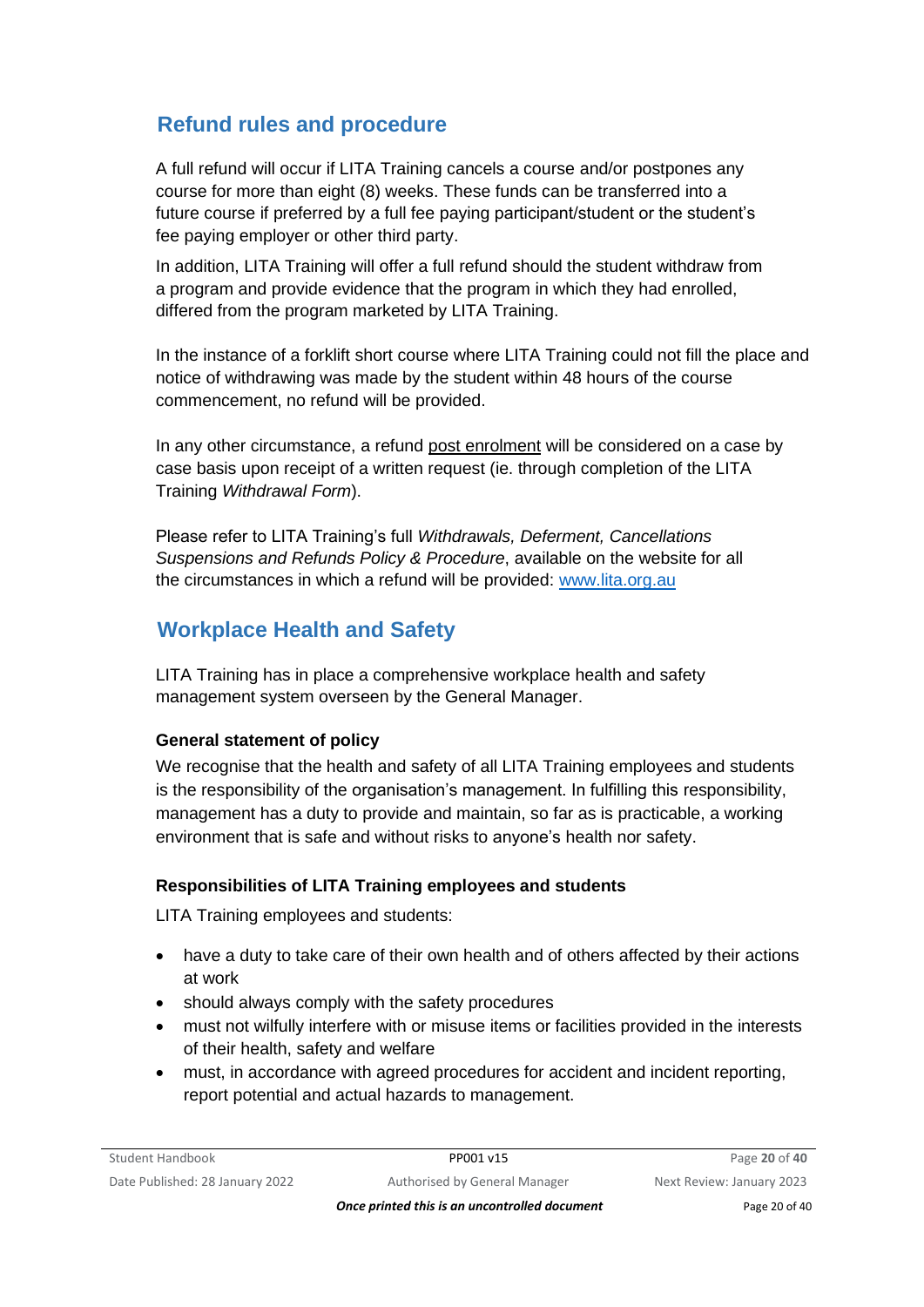It is mandatory for all LITA Training students and staff to not engage in any activity and/or behaviour which may jeopardize the health and safety or cause any injury or illness to a colleague or any other individual engaged with an activity of LITA Training.

It is the individual's responsibility to ensure that they follow all standing procedures in relation to their health and safety.

### **Smoking, alcohol and drugs**

Smoking: A "smoke-free" workplace policy applies at all times. Students are to abide by the venue's smoking restrictions that apply when undertaking training at LITA Training facilities as well as follow any workplace smoking policies that are in place, where training is delivered in the workplace.

Drugs: The use of illicit drugs by students is strictly prohibited. Drugs of any kind are not allowed on LITA Training premises as well as follow any workplace drug policies that are in place, where training is delivered in the workplace. The exemption is for medical and/or prescribed purposes – please advise your trainer/assessor if this is the case so that we may note it on your student file.

Alcohol: The use of alcohol by students is prohibited during class time and within any LITA Training facility. as well as follow any workplace alcohol policies that are in place. Students who appear to be substance affected may be asked to leave the training/session at the discretion of the trainer/assessor.

### **Fair treatment and equal opportunity policy**

LITA Training will treat fairly and consistently:

- all applicants seeking to enrol with LITA Training in a course
- any applicant or student who lodges a complaint or appeal.

It is the policy of LITA Training not to tolerate any form of discrimination, harassment, bullying or victimisation. Please refer to the definitions of each below and be sure to ask for further clarification if required of any LITA Training representative.

All LITA Training individuals, including students, are legally and ethically responsible for their own actions and behaviour. LITA Training individuals are required to ensure that their behaviour complies with the organisation's policies at all times, is respectful and takes into account the sensitivities of other LITA Training individuals and any other individual engaging with it.

### **Equal opportunity**

Equal Opportunity (EO) refers to the fair and equal treatment of all people who are employed, seek employment, study with LITA Training regardless of characteristics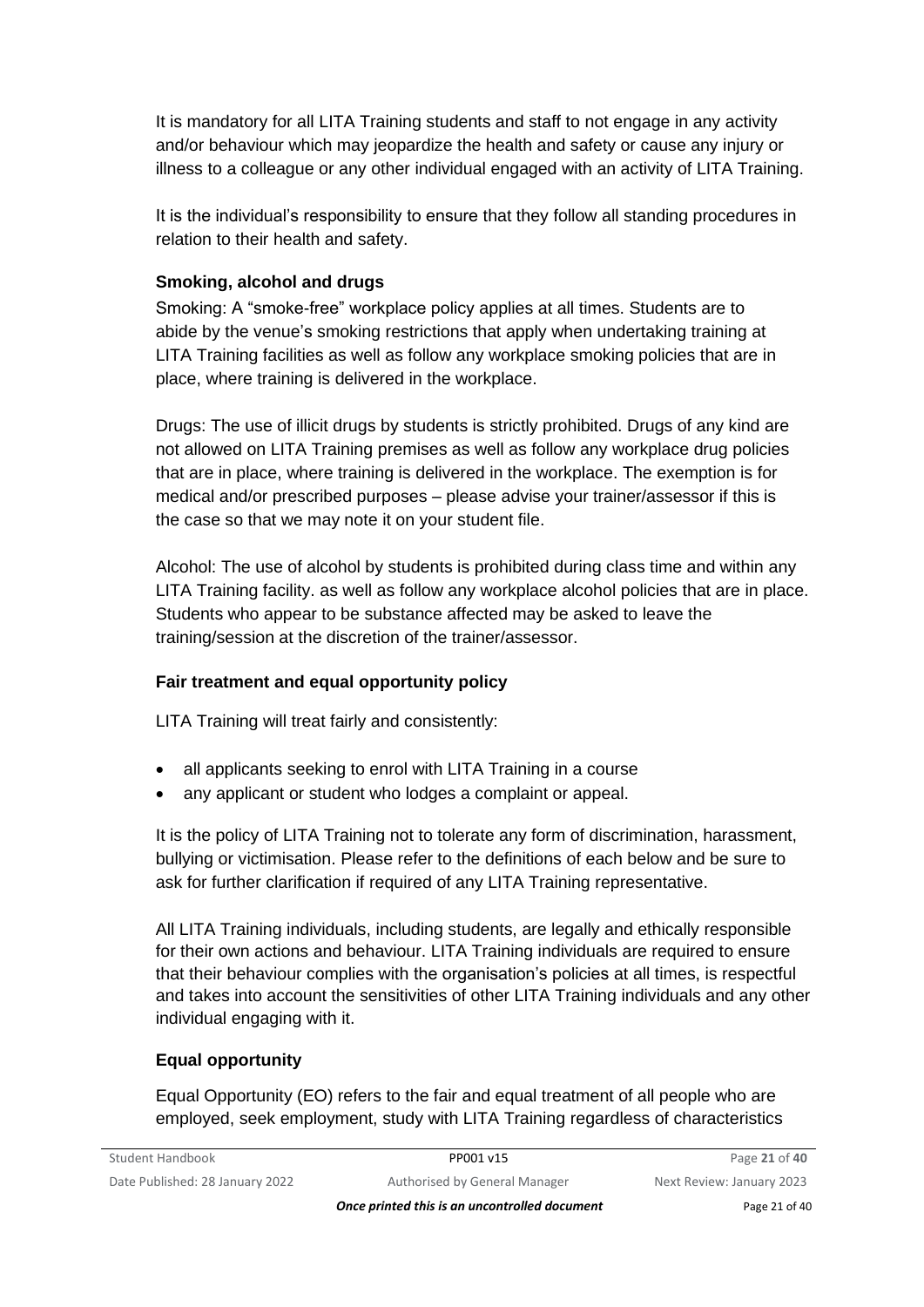or attributes protected by law. LITA Training's policies and practices seek to identify and eliminate disadvantage, to ensure fair treatment is based on merit.

### **Harassment**

Harassment is unwelcome behaviour based on the protected attributes that make the recipient feel offended, embarrassed, intimidated or humiliated. It does not relate to the management of performance or behaviour.

It is important to recognise that the behaviour or comments which may not offend one person may be unwelcome or offensive to another. The intent to offend or harass is generally irrelevant. It is the outcome of the behaviour or comment that is crucial.

#### **Sexual harassment**

Sexual harassment is unwelcomed or uninvited comments, attention or other behaviour of a sexual nature which makes you feel embarrassed, uncomfortable, intimidated, upset, frightened, anxious, humiliated or offended. Sexual harassment can be verbal, physical, written or visual. It is not associated with mutual attraction or friendship.

### **Bullying**

Bullying is repeated unreasonable behaviour or ill treatment of an individual that creates a risk to health and safety. The following types of behaviour, where repeated or occurring as part of a pattern of behaviour could be considered bullying:

- verbal abuse
- deliberately excluding or isolating,
- intimidation.

Bullying may or may not be related to any characteristic or attribute protected by law.

### **Vilification**

Vilification is a public act of inciting, encouraging or urging others to physically harm, hate, have serious contempt for, or severely ridicule a person, or group of people because they (or they are believed to) belong to a specific minority group.

LITA Training has a duty to prevent and address all forms of discrimination, harassment, bullying, victimisation and vilification. LITA Training will take appropriate action in the event that any form of discrimination, harassment, bullying, victimisation and/or vilification takes place. Where it is appropriate or required that the issue be escalated, the issue will be treated seriously and will be investigated. This includes any behaviour (overt or covert) from any of our staff.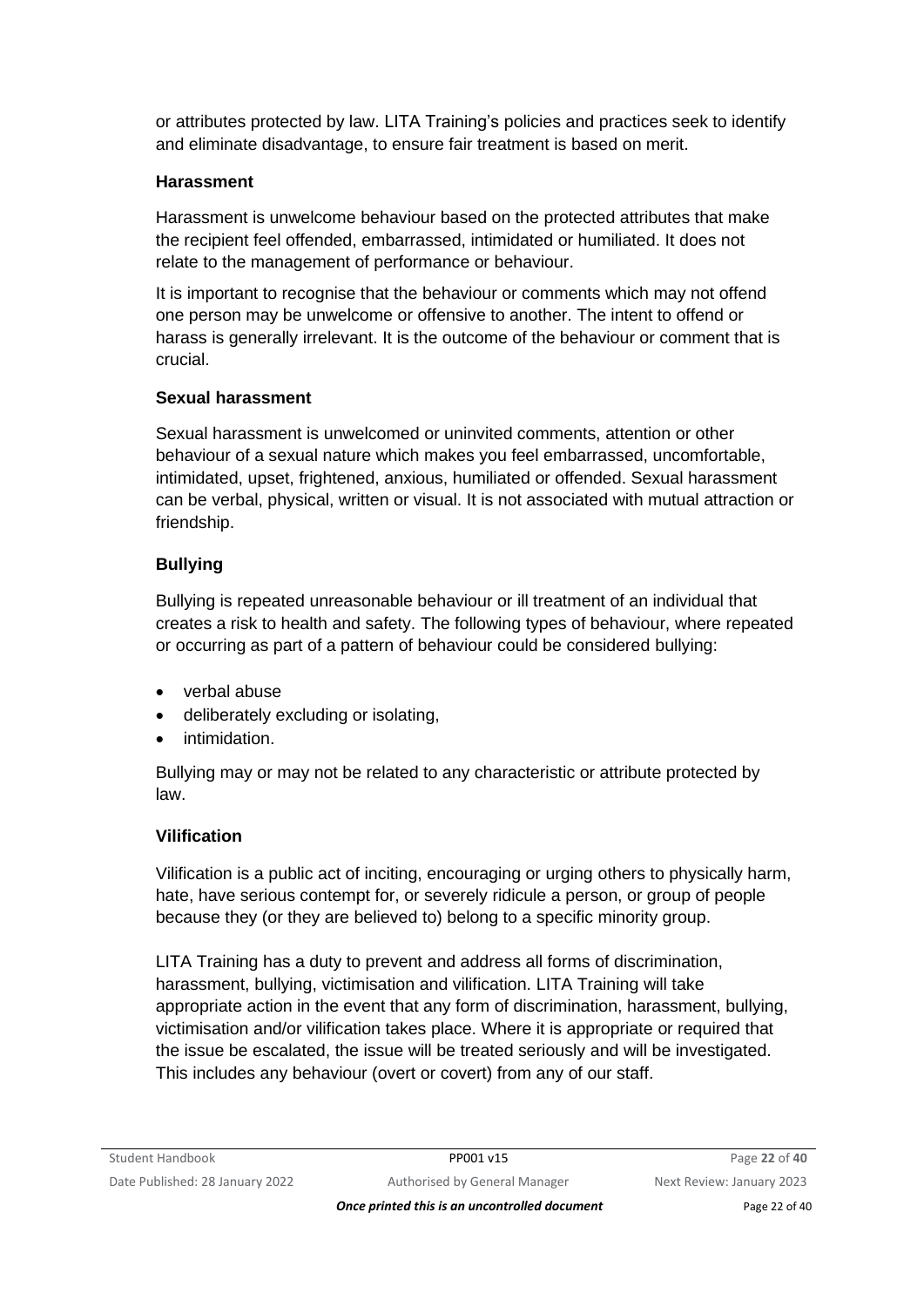All matters of discrimination, harassment, bullying, victimisation and/ or vilification are treated with strict confidentiality, impartiality and without recrimination to the person raising the issue.

Where a matter is brought to our attention and after investigation, disciplinary action from a formal warning through to possible student/staff expulsion will be acted upon. For more information on LITA Training's disciplinary procedure, please ask for a copy of our *Student Responsibilities Policy & Procedure* from any of LITA Training's staff.

If for any reason you believe you have received any of the above mentioned treatment, LITA Training strongly encourages you to access its *Complaints and Appeals Policy and Procedure* (available in this Handbook and on LITA Training's website: [www.lita.org.au](http://www.lita.org.au/) and submit a complaint.

# **Feedback**

Our focus on continuous improvement involves regular evaluations and reviews in all areas, including the core activities of education and training, assessment and issuance of qualifications, as well as the support activities of client records management, business management, administration and marketing.

We welcome any feedback on your experience with us! Feel free to email us at any time or complete the *Feedback Form* available on our website: [www.lita.org.au.](http://www.lita.org.au/)

Your feedback is very important to us and alongside the opportunity to provide feedback in these informal ways, we also have in place formal feedback milestones to capture your view about our services. These are undertaken at the beginning of the course, mid-point and at completion of all longer courses and at the end of short courses. All end of course completion feedback, known as the Learner Quality Indicators, is collated and shared with ASQA, the national regulator, and the NCVER on an annual basis.

LITA Training also considers all feedback it receives in formal quality meetings and puts in place action to improve its services, based on this feedback.

### **External / internal review processes**

We participate in external monitoring and audits required by the national regulator and our funding government departments, on behalf of the South Australian government. We also conduct annual internal audits to ensure we're always providing you the best possible training. The audit process focuses on evidence collected during the year relevant to all areas of service and delivery within our organisation and feedback from you and employers (where necessary). You may be asked to contribute to these processes, both internal and external.

In addition, audits may be conducted in relation to complaints, changes in our scope of qualifications and for purposes of re-registration.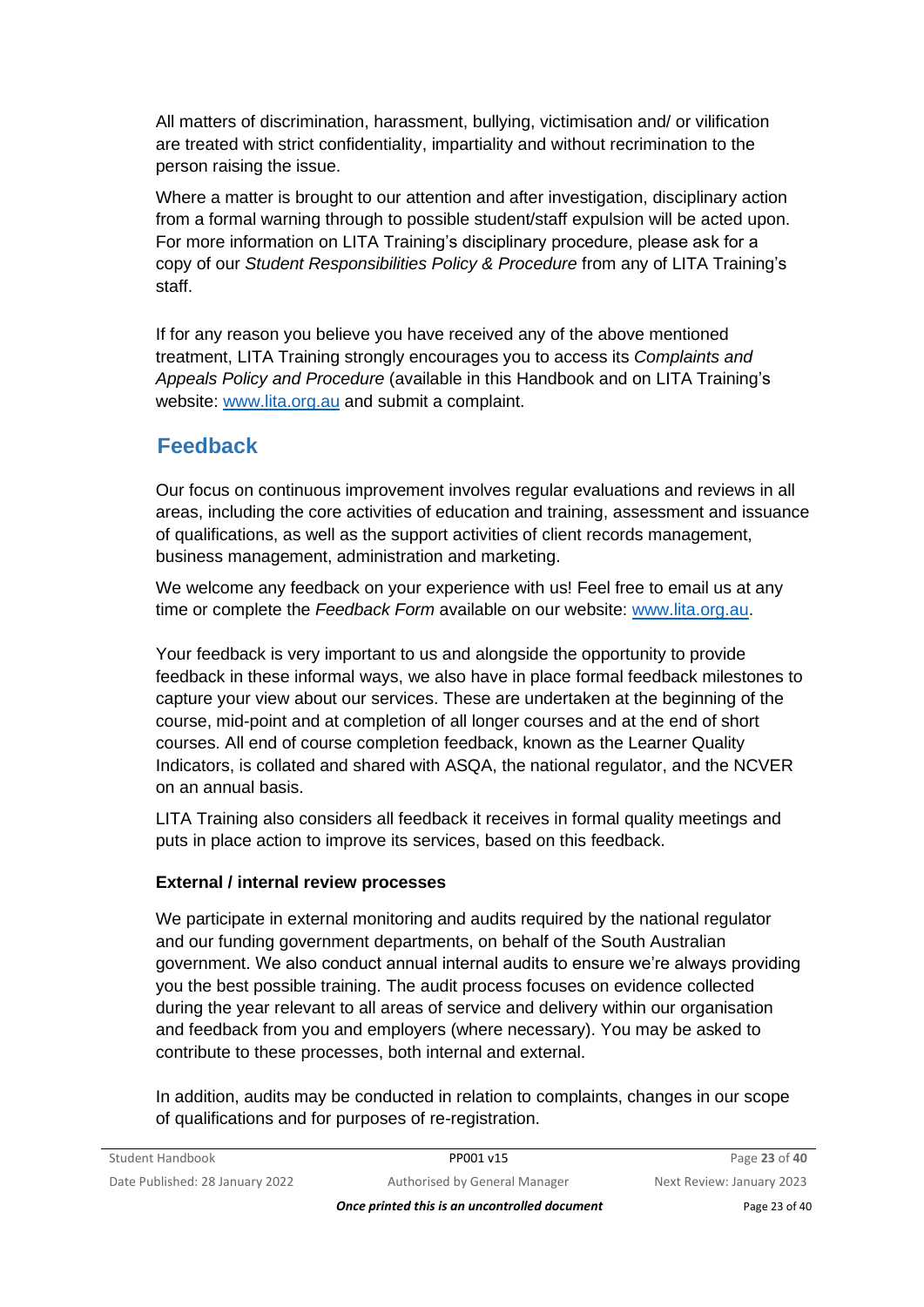LITA Training is required by law to share upon request, your details and training activity with the national regulator, government departments and/or their representatives as part of any auditing or investigation activity.

You may also be contacted by one of these bodies as part of an audit or investigation – LITA Training fully supports all its students to provide frank comments about their experience.

# **Results and qualification issuance**

Once you have successfully completed all of the assessment requirements for your program of study as advised by your trainer/assessor, you are entitled to graduate with a nationally recognised qualification: Certificate and a transcript (for a full qualification) or a Statement of Attainment (for shorter courses). To be eligible to receive your certification documentation, LITA Training must have a record of your Unique Student Identifier (USI), which can be obtained from www.usi.gov.au as well as ensure that you or the third party which may be your employer has paid all course fees owing.

Statements of attainment will also be provided in the case where a student has enrolled in a full qualification and has only partially completed and of course, satisfied all other requirements outlined above. However, and more importantly, this is also subject to your trainer/assessor confirming that you have been deemed as Fully Competent against all the requirements for the units completed.

### **Re-issuance of qualifications and transcripts**

If you require a replacement of a certificate, transcript (record of results), or statement of attainment you will need these details:

- qualification studied and the year
- full name (at the time of qualification issuance)
- identification which includes a photo of the student, as evidence of authenticity such as a current driver's/vehicle licence or passport
- date of birth
- reason for re-issue.

There is a cost of \$42 with re-issuing of each certification.

Requests should be submitted on a *Request to Re-issue Certification Form*, accompanied by a copy of your driver's licence or any other form of photo identification to: [training@lita.org.au](mailto:lita@seol.net.au) or presented to LITA Training's General Manager at LITA Training's facility.

Please note: no electronic version of the certificate or its replacement will ever be provided.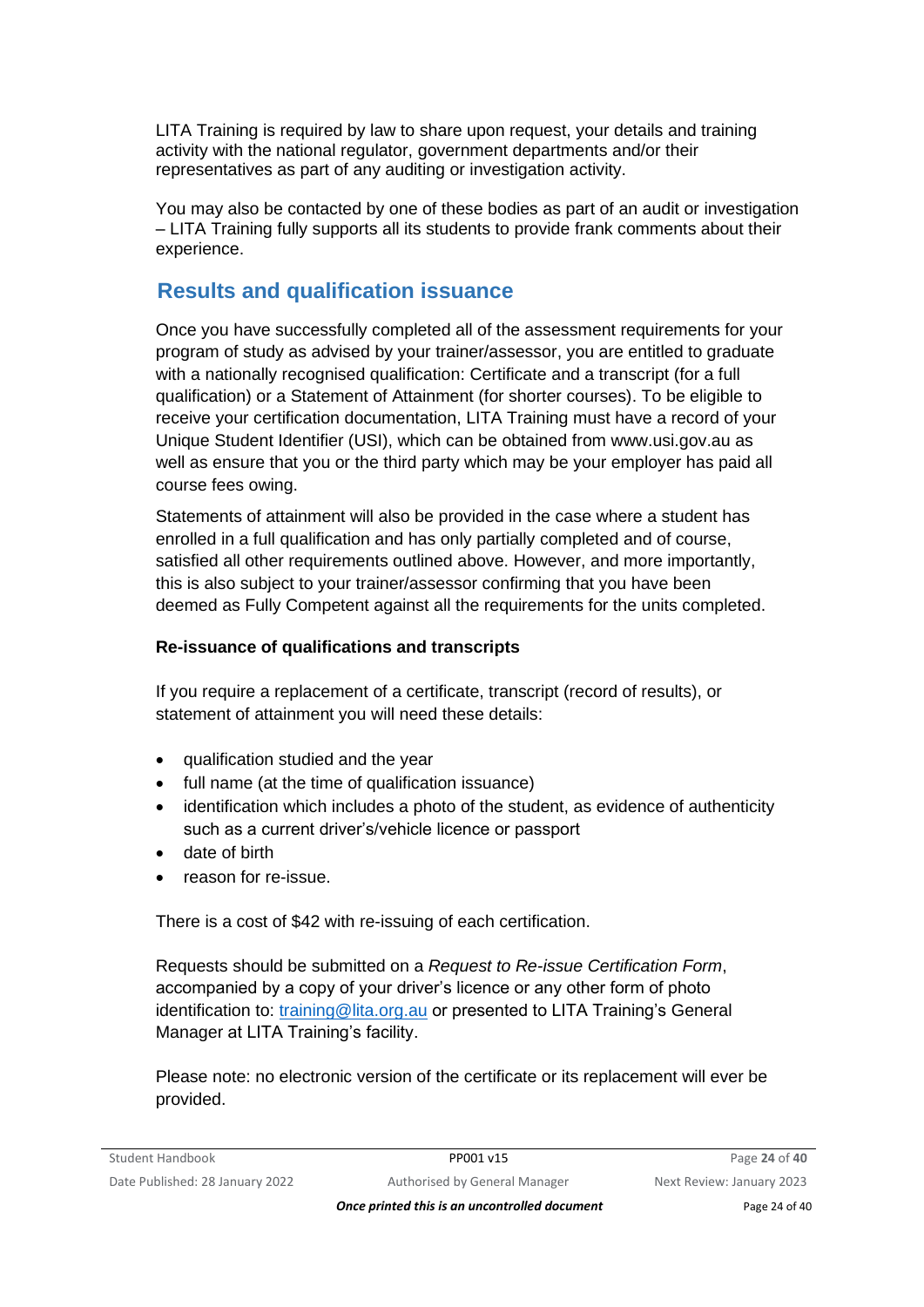LITA Training will provide a replacement certificate within 5 business days: students will be advised if any delay is forecasted.

LITA Training will send the certificate directly to the student's address provided by the student or arrange for pick up by the student – should the student wish to send a proxy, the proxy must have a note, naming the proxy and signed by the student, which advises of their approval for the proxy to pick up the certification. No certification will be provided to a third party without this written documentation. No electronic version of the replacement certificate will ever be provided.

### **Certification issued by other training providers**

In accordance with LITA Training's mutual recognition obligations, LITA Training will recognise certification issued by other RTOs. Where a student requests a credit transfer towards a full AQF qualification offered by LITA Training, the student will be required to submit verified copies of any certification issued by another RTO, including copies of full certificates issued, statements of attainments and academic transcripts. LITA Training will verify all information submitted requiring mutual recognition with the issuing RTO and reserves the right to test individuals seeking mutual recognition when required.

### **Certification dispute**

Should a student wish to appeal an academic decision made by LITA Training in relation to the issuing of certification, the student should access LITA Training's *Complaints and Appeals Policy and Procedure.*

LITA Training staff will assist you to understand this policy and support you to lodge an appeal if required.

# **Access to your student records**

LITA Training is required to maintain evidence about you and your studies, such as your *Application and Enrolment Form*, your initial Pre-Training Review and copies of your assessments. LITA Training retains ownership and control of these records.

All students have the right to access their student records. Sometimes, your documents have been archived or are in electronic form that need to be downloaded and collated, so please be patient!

You will be advised as soon as your records are located, and a suitable time will be arranged for you.

Please note – LITA Training does not allow for records to be taken off-site at any time however you may request a photocopy.

*Once printed this is an uncontrolled document* Page 25 of 40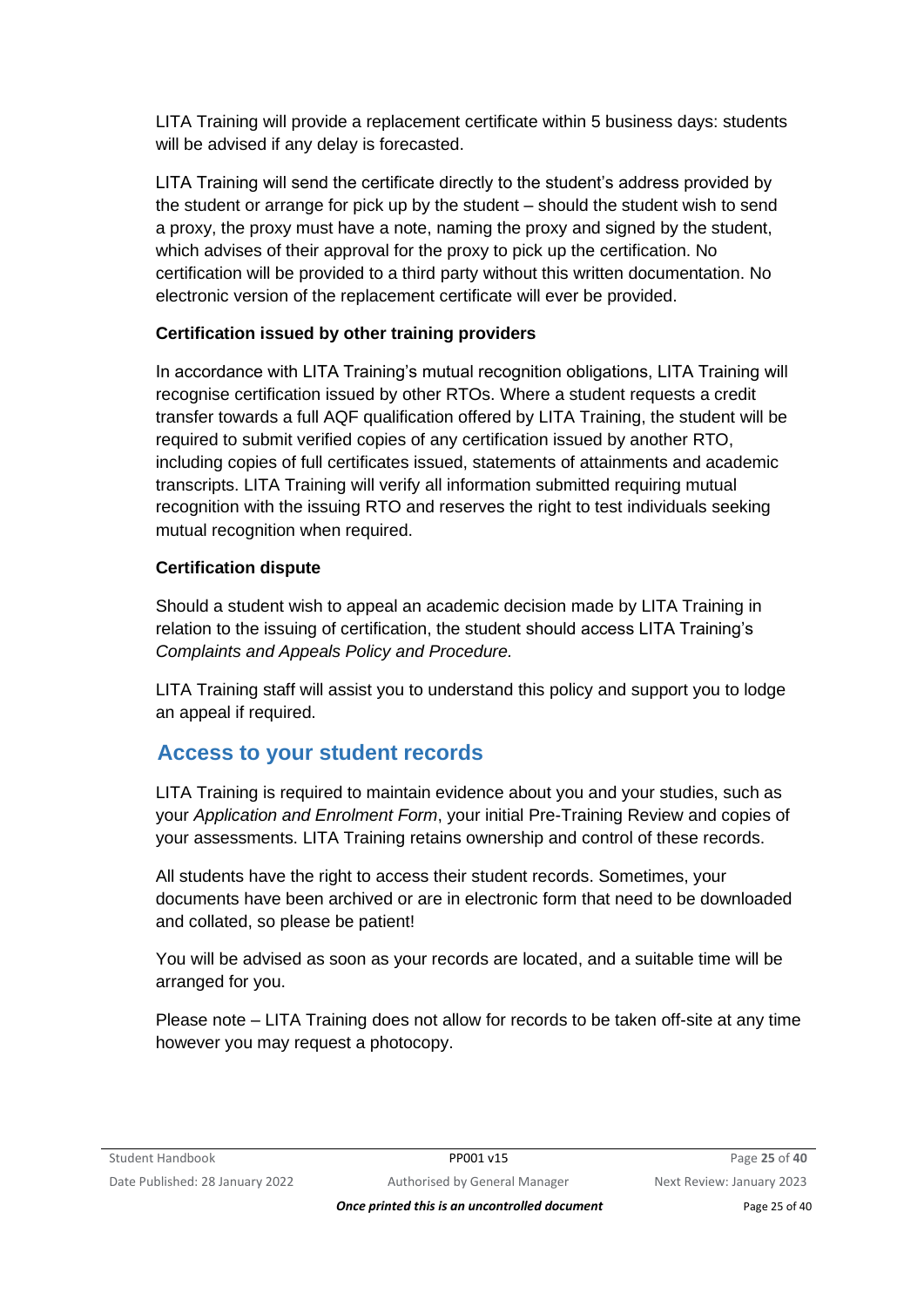# **Copyright**

All materials that are produced by or on behalf of LITA Training are copyright. Permission to reproduce such material depends on the category into which they fall.

All materials produced by or on behalf of LITA Training are classified into one of the following classes:

- those materials that are copyright and that cannot be reproduced by any process other than for the purposes of and subject to the provisions of the Copyright Act and any licensing agreement between the user and LITA **Training**
- those materials that are copyright and that may nonetheless be circulated and/or reproduced as long as any reproduction features specified credits and disclaimers
- those materials that are copyright and that may nonetheless be reproduced without conditions
- those materials that are not copyright.

These categories will influence whether you can copy and distribute the resource further. If you are not sure about this, please discuss it with your trainer/assessor.

# **Plagiarism policy**

LITA Training is committed to maintaining academic standards that require the awarding of student grades where the student demonstrates that work submitted for assessment or their participation is in accordance with the guidelines set down for assessments.

Plagiarism is defined as taking and using another person's ideas and or manner of expressing them and to pass them off as your own by failing to give appropriate acknowledgment. This includes material sourced from the internet, staff, other students, and from published and unpublished works. Students are expected to appropriately reference their work acknowledging and/or citing the publication of others.

Plagiarism is seen to occur when you fail to acknowledge that the idea or work of others are being used, which includes:

- paraphrasing and presenting work or ideas without a reference
- copying work either in whole or in part
- presenting designs, codes or images as your own work
- using phrases and passages verbatim without quotation marks or referencing the author or web page.
- reproducing lecture notes without proper acknowledgement.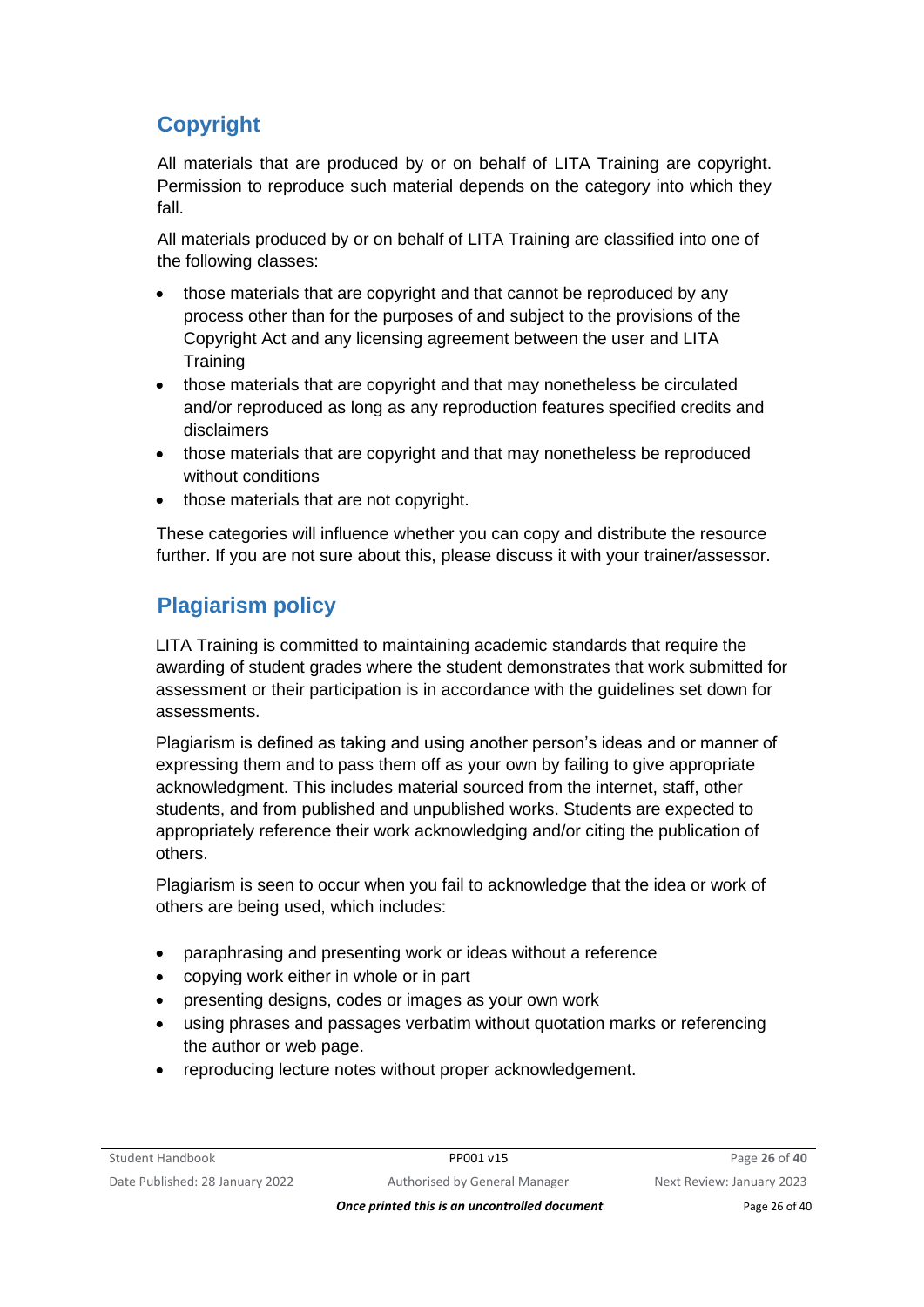The penalties for academic misconduct can and will include some or all of the following:

- the awarding of a "Not Satisfactory" grade for an assessment
- the awarding of a 'Not Competent' grade for a unit
- suspension from the course.

Any trainer/assessor who suspects an instance of plagiarism will report the situation to the General Manager for investigation. It will be determined by the General Manager whether the case warrants more than a warning. If so, the student will be informed in writing of the matter.

Any assessment that is found to be plagiarised will need to be re-submitted.

Under all circumstances where LITA Training determines that plagiarism has occurred, evidence will be kept in the student/s' file with any other conversation/ supporting documentation attached.

Repeat occurrences will result in student suspension or expulsion from LITA Training.

# **Privacy policy**

Your privacy is very important to us. Our information handling practices ensure that we treat your private information with utmost care and respect. We only collect personal information necessary to fulfil our obligations to you and to meet our legal and contractual obligations.

LITA Training is committed to respecting the right of all individuals to privacy of their personal information. We abide by the Australian Government's National Privacy Principles under the Privacy Act 1988, Privacy Amendment (Private Sector) Act 2000 which cover collection, use and disclosure, data quality, data security, openness, access and correction, identifiers, anonymity, trans-border data flows and sensitive information.

LITA Training collects and handles personal information about individuals as part of its business operations and management of students and employees. In undertaking these activities, LITA Training handles personal information in relation to potential, current and former employees, students, volunteers, contractors, supporters and donors.

For the purposes of training, such information may include an individual's name, address, date of birth, previous education, gender, occupation details, USI, health information, and AVETMISS (national vocation and education training) data. and any other required information.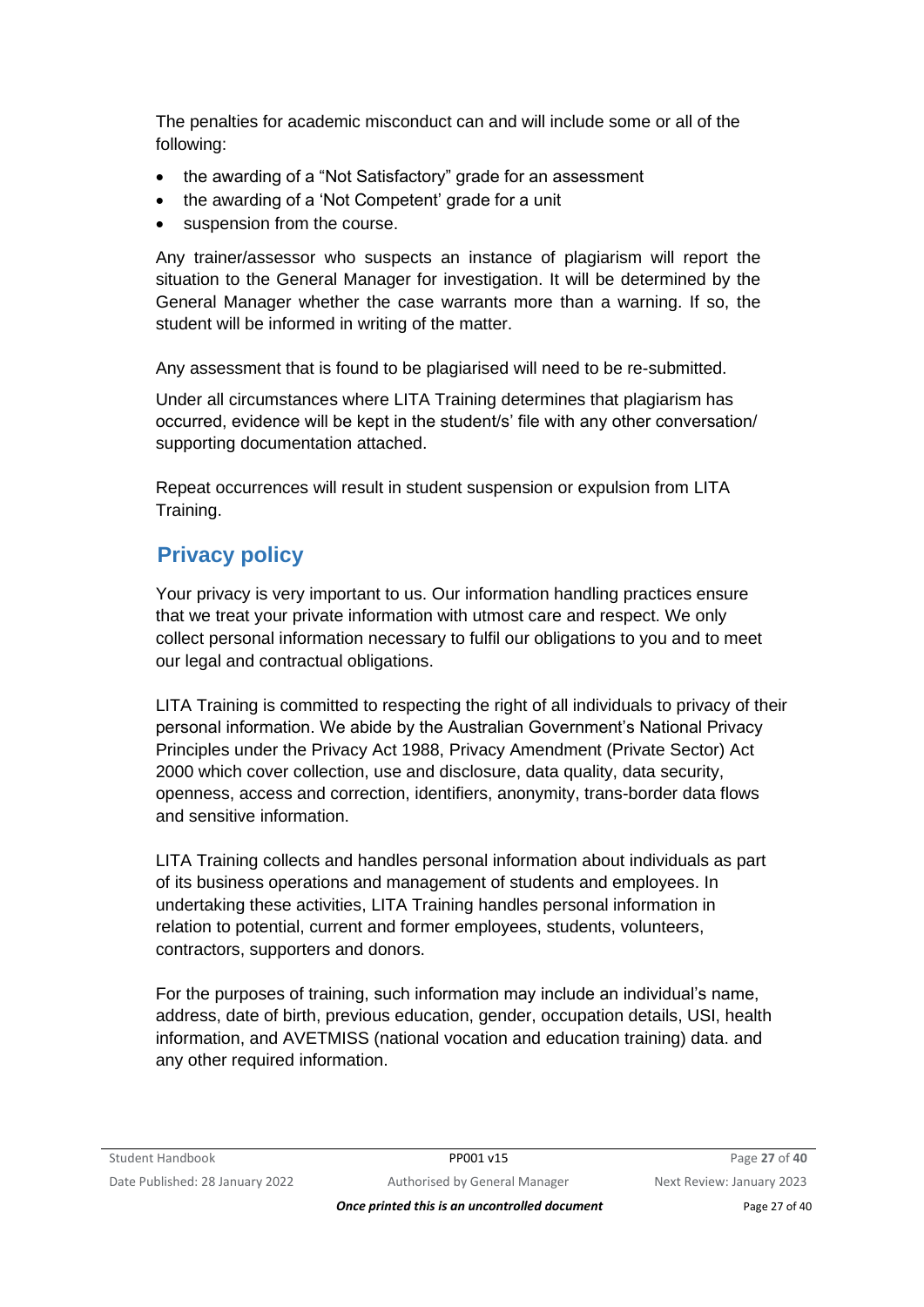A copy of our full *Privacy Policy and Procedure* is available on our website: [www.lita.org.au](http://www.lita.org.au/) Within this document, you will also find a copy of the government issued *Privacy Notice* which explains LITA Training's obligations to collect, store and report some of your personal details to various government departments and agencies for various purposes. This *Privacy Notice* is also included in the LITA Training *Application and Enrolment Form* and LITA Training's obligations will be explained to you in more detail as part of your application process.

Your personal information will be disclosed to approved third parties including relevant state and/or federal government departments or through use of Catapult, our on-line Learner Management System, if you are studying your course on-line.

Your information may also be disclosed if it is necessary to prevent or lessen a threat to your life or health, or the life or health of another person; or if it is required by law, or necessary to prevent a breach of law, or to protect the public revenue.

The provision of your personal information is voluntary but if you do not provide us with this information, we may not be able to provide you with the services you request and will not be able to enrol you into one of our courses.

As an RTO, we have a duty of care to protect the privacy of records in our care. LITA Training strictly applies a 'need to know' access to student information by all staff and has in place mechanisms to secure your information. We are not allowed to disclose any private or personal information to any person without the consent of the person the information is about. This does not include exchanging information within LITA Training for the purposes of record keeping, training and support and assessment.

If you are studying on-line through the Catapult Learner Management System, rest assured that your personal information is secure. Catapult makes use of HTTPS to securely encode all access requests. Our databases use cloud storage, supported by an Australian provider (and are thus protected by the Australian Privacy Principles).

If an organisation is paying for students to complete the course, we will provide that organisational representative with copies of the attendance records and any areas of concern regarding course completion or assessment issues. For trainees, LITA Training is obliged to inform your employer of any absenteeism from any offthe-job training that is scheduled with us.

LITA Training is bound by legal obligations of confidentiality which apply to its employees, volunteers and students. LITA Training does not sell or rent out any of the information they hold on individuals and protects the security of that information in accordance with regulatory requirements and industry practice.

#### **Publicity permission information**

While you are a student with LITA Training we may take photos or video footage for the purposes of showcasing our services and programs.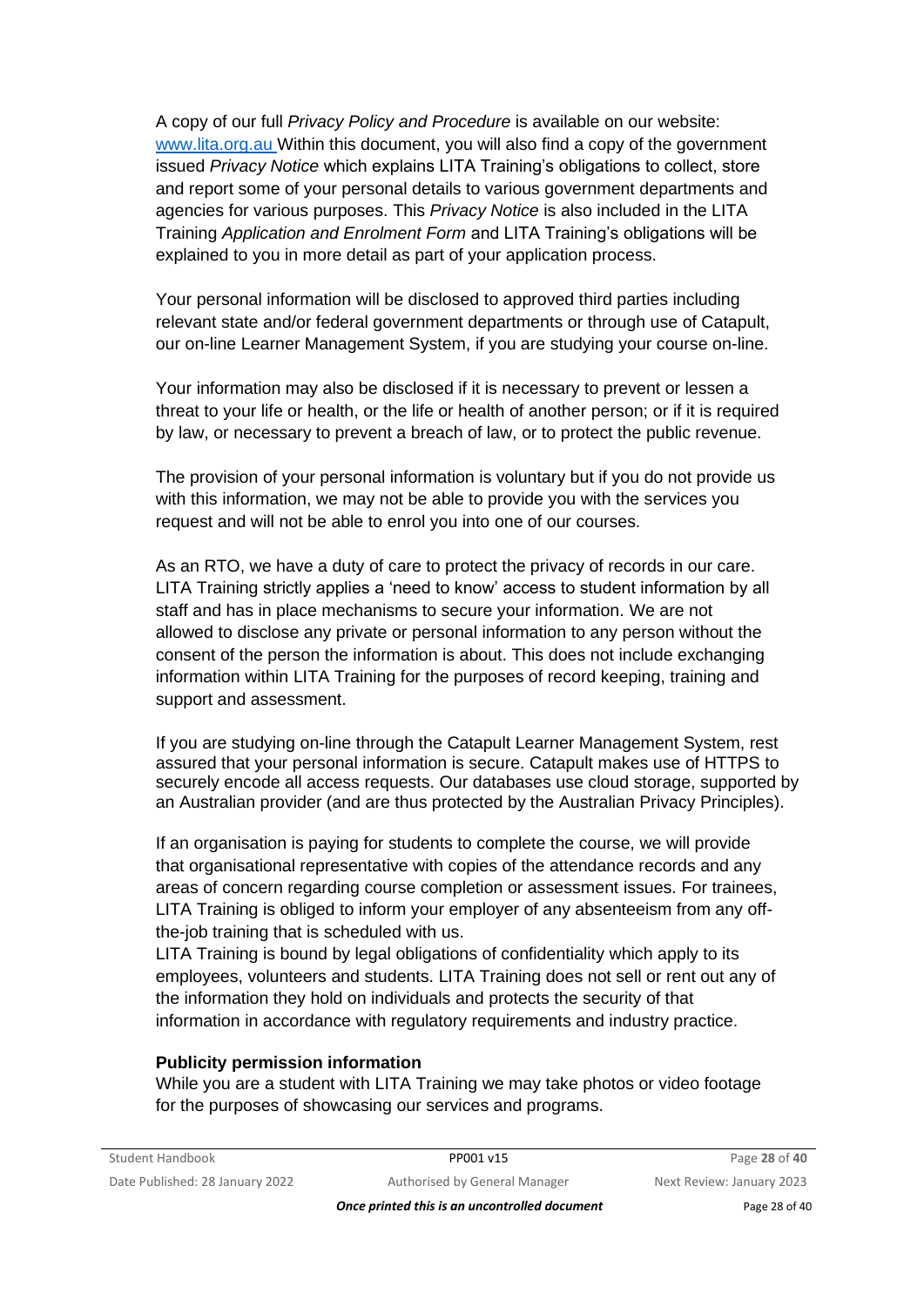The images or videos taken during classes may be used for assessment evidence purposes, reproduced in LITA Training print, electronic and web publications, or for promotional and publicity purposes both in Australia and overseas. As part of your enrolment, you were asked to consider and sign a *Media Consent Form* to give consent to LITA Training to use photos, video footage or other personal displays on our website or social media or in any of our publications including brochures, newsletters, posters or other resources.

You have the right to refuse to participate in such activities with no impact on your enrolment or study journey at LITA Training.

### **What should you do if you have an issue or complaint or want to appeal an adverse LITA Training decision?**

Everyone has a range of options if they have an issue or complaint in relation to a range of experiences including but not limited to concerns about assessment outcomes, discrimination, harassment or bullying. This may be against a fellow student, staff member and or another person related to your LITA Training services.

In accordance with the *Disability Standards for Education 2005*, for students and other people with a disability, a guardian, carer, advocate, or support person may make a complaint or an appeal on your behalf or the person with the disability. They may also be involved in assisting you to make the complaint/appeal and in resolving your complaint/appeal. We commit to ensuring all information about how to make a complaint/appeal is accessible and easy to understand: your feedback is very welcomed for any improvements.

Regardless of the method, it is expected that the principles of privacy, natural justice and procedural fairness will apply at all times in the manner in which the issue is investigated and resolved. LITA Training staff handling both informal and formal complaints/appeals will ensure that they treat the complaint/appeal as serious and are respectful of all parties. No complainant/appellant will be disadvantaged in any way, including students may continue with their studies. The complaint/appeal will be held in strictest confidence with only LITA Training's delegated officers and those involved in the matter receiving information about the complaint or appeal and along the way of its resolution.

False complaints, however, may result in a claim of defamation on behalf of the individual/group of people whose character or reputation have been defamed.

Any individual who believe they have an issue or complaint can deal with the situation themselves, by approaching the individual involved directly and stating their concern. This option is most appropriate when the individual feels comfortable approaching the individual involved.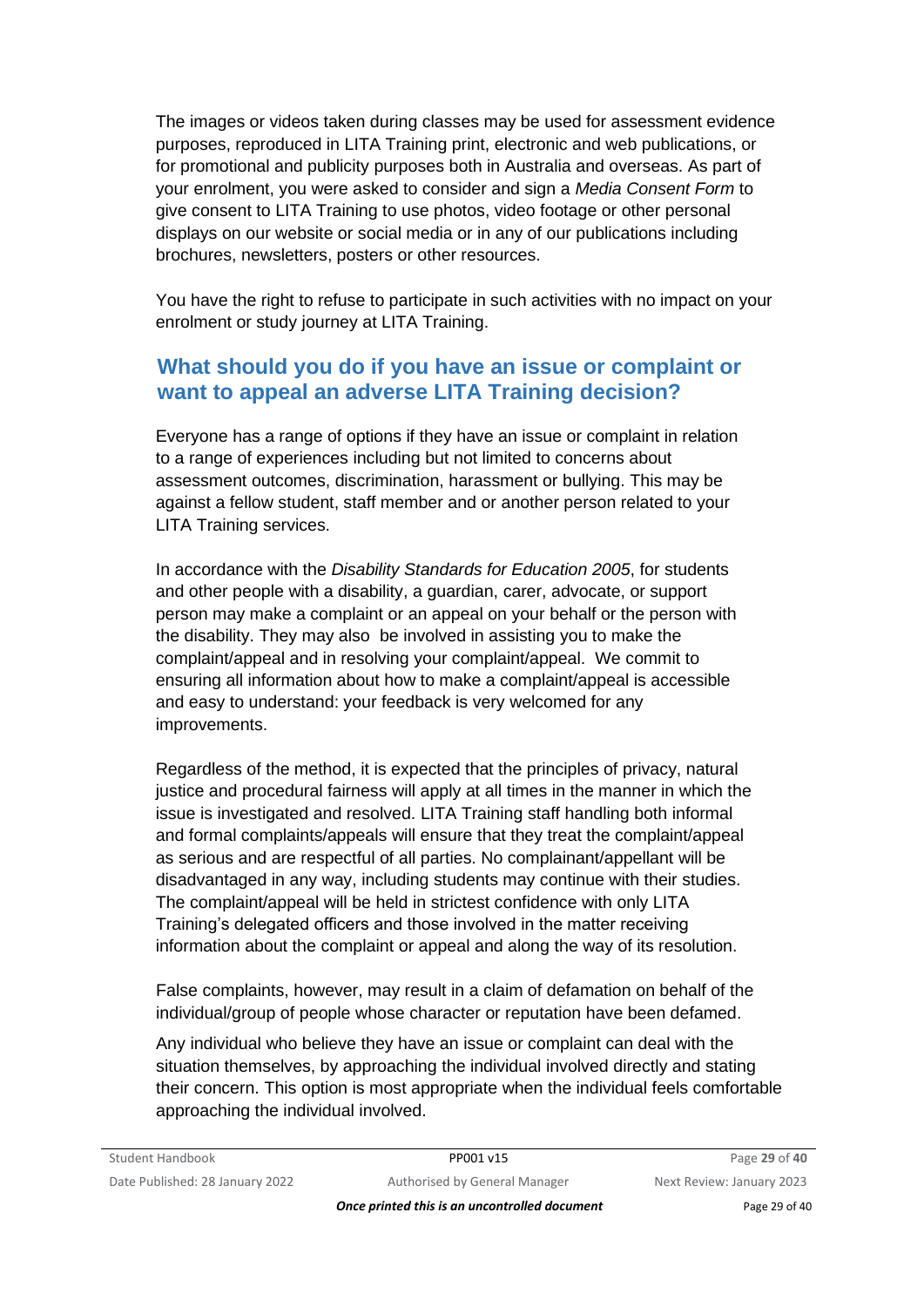The steps for self-management are:

- stay calm and polite
- describe the behaviour, not the person doing it
- describe the impact of the behaviour on the person
- make a clear and simple request that you wish for the behaviour to stop
- ask for a verbal agreement that the behaviour will not happen again.

LITA Training encourages all to voice any concerns that they may have at any point in their involvement with the organisation.

The organisation also acknowledges the need to fully support students and others in relation to complaints made.

### **Acting in good faith**

A person should not be deterred from making a complaint due to any concerns. Generally, if a person making a complaint only discussed the complaint with appropriate people in the workplace or part of the leadership of the organisation and has acted in good faith, (i.e., not exaggerating the complaint out of spite), then the person will not be liable for defamation.

#### **Informal – internal**

The aim of informal proceedings is to resolve the issue. Informal action may provide a quick and effective resolution. Speak with your trainer/assessor and they may will intervene on your behalf or set up an informal mediation session. Where the LITA Training staff member was required to intervene, they will advise of the outcome within 5 days from the time you initially advised them of your issue.

### **Formal – internal**

Formal procedures will be implemented where an early resolution to a complaint has been unsuccessful or an LITA Training employee, volunteer or student elects to lodge a formal complaint to the General Manager.

Formal complaints will be investigated by LITA Training impartially and promptly within 14 days of their lodgement.

- All concerns and/or complaints of harassment will be taken seriously and treated confidentially.
- The principles of natural justice and due process will be adhered to at all times whilst handling all complaints.
- Privacy will be maintained in all cases. Information will only be accessible to people whose job it is to deal with complaints.
- LITA Training recognises the need for proof of any allegation in order to take finite action.

Following the investigation of a formal complaint, the General Manager will make a finding in relation to the complaint and take appropriate action to resolve the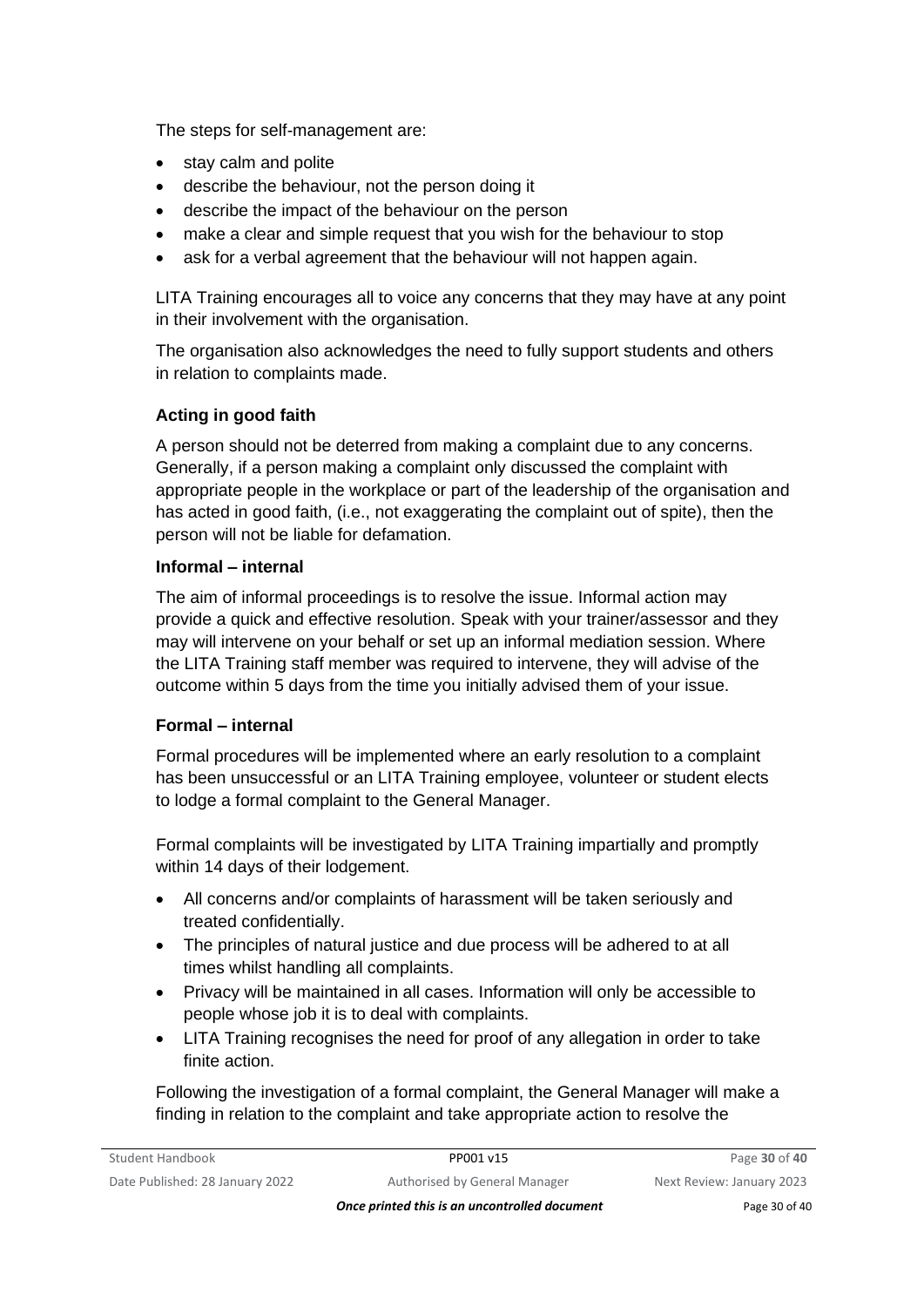complaint. The outcome of the investigation and action taken, if any, will be communicated back to the person who made the complaint within the 10 day period.

Should the nature of the matter likely to require more than 14 days to investigate, LITA Training will advise the student in writing of the possible delay. Where a complaint is likely to take more than 60 days to investigate, LITA Training will advise of this delay and commits to keeping the complainant up to date with the investigation.

Should you not be satisfied with the outcome, you have the right to ask for an independent and external review of the matter and LITA Training's decision.

The police will be notified in the case of any criminal offence, (i.e. assault, rape, indecent exposure, sexual assault). Whenever possible, this will only occur with the agreement of the person who has been the victim of the crime. This is classified as an incident – LITA Training has a separate policy and procedure in relation to managing such occurrences – please ask for a copy of our *Incident Policy and Procedure*.

Further information on each of the steps in LITA Training's complaints handling are available in its *Complaints & Appeals Policy and Procedure*, available on its website: [www.lita.org.au](http://www.lita.org.au/) This also includes details of other agencies with whom you may wish to also lodge your complaint.

LITA Training staff will assist you to understand this policy and support you to lodge a complaint if required.

#### **Appeals**

Where a student wishes to express dissatisfaction with a particular assessment result and/or another adverse LITA Training decision against you, you may seek a review on the decision. All appeals must be received within 5 calendar days following the competency/RTO decision.

A similar 3 tier process to LITA Training's complaints handling will commence in an attempt to resolve the matter to the satisfaction of both parties. Further information on each of the steps in LITA Training's appeals handling are available in its *Complaints & Appeals Policy and Procedure*, available on its website: www.lita.org.au This also includes details of other agencies with whom you may wish to also lodge your appeal.

LITA Training staff will assist you to understand this policy and support you to lodge an appeal if required.

#### **Acting in good faith**

A person should not be deterred from making an appeal due to any concerns.

**Once printed this is an uncontrolled document** Page 31 of 40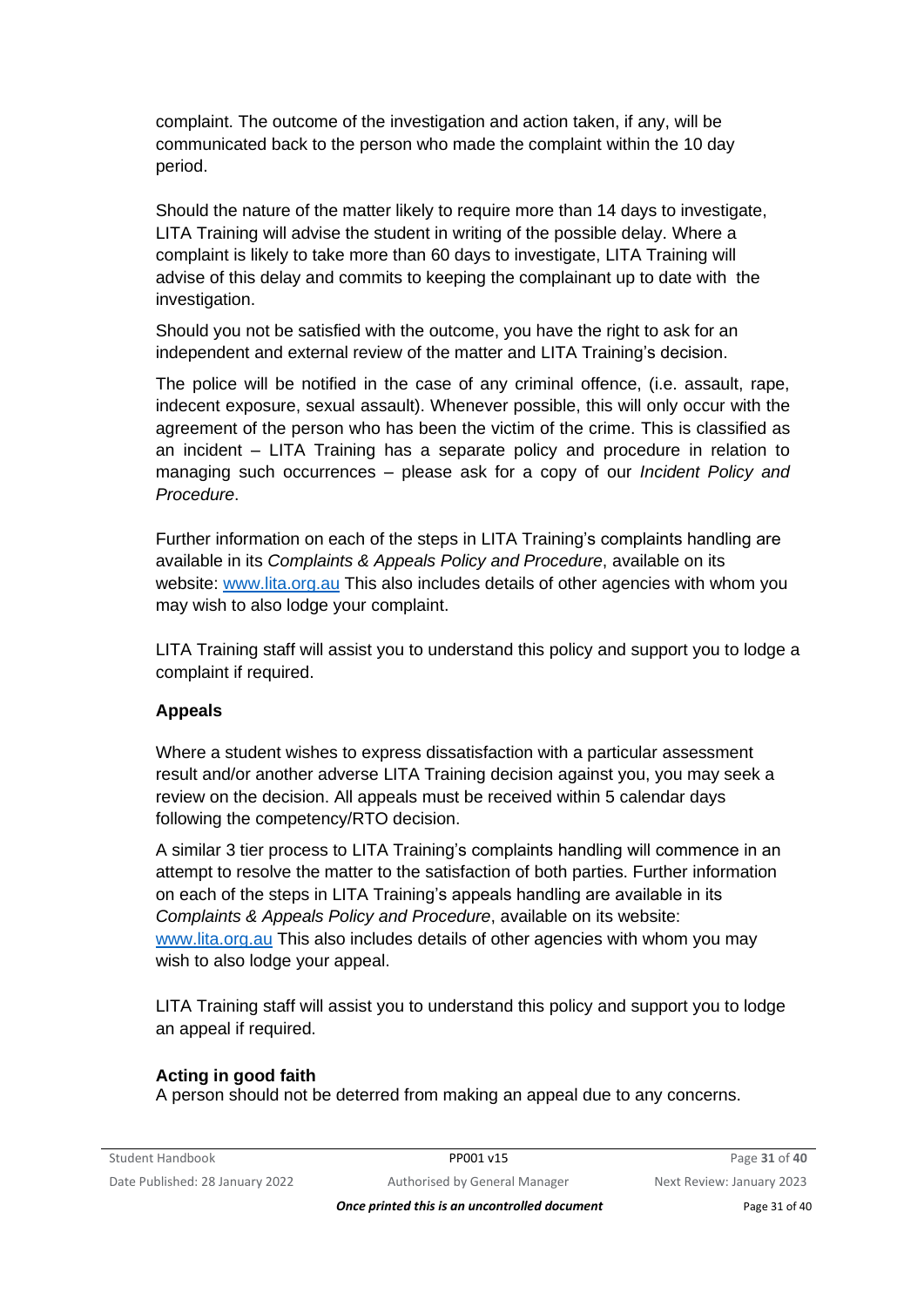#### **Additional procedures for both complaints and appeals**

Any action against an employee or student arising from a student complaint will be in line with the organisation's complaint and dispute resolution procedures. At any point throughout the procedure, students are able to involve a support person or representative to assist or advocate for them.

If you're not happy with the outcome of the complaint or appeal decision, you can contact the Australian Skills Quality Authority (ASQA). To find out more information please visit their website: http://www. asqa.gov.au/complaints/making-acomplaint.html.

LITA Training's *Complaints & Appeals Policy and Procedure* also provides advice of other places that you may also wish to consider lodging an external complaint, including with South Australian government departments' and agencies responsible for traineeships and funded places.

### **Traineeship Opportunities**

A traineeship or apprenticeship is a contract between a registered employer and a trainee, whereby the employer undertakes to train and employ the trainee in a vocation and the trainee undertakes structured learning and paid employment for a specific period of time to achieve a relevant qualification.

A traineeship usually lasts between twelve and twenty-four months.

Trainees study for a nationally recognised qualification, which will allow them to work anywhere in Australia. The employer will provide training and work that is relevant to their vocation. Training providers, such as LITA Training, deliver the offjob training and issue the relevant qualification for the vocation to trainees.

LITA Training links with employers and trainees to offers both the FWP30216 Certificate III in Harvesting and Haulage and TLI31216 Certificate III in Driving Operations as a traineeship, based on the needs of the employer and only delivers full time traineeships.

LITA Training is responsible for:

- Assisting the employer and trainee with the development of a *Training Plan*
- Providing Recognition of Prior Learning (RPL) or Recognition of Current Competencies (RCC)
- Delivering training and assessing competencies
- Providing mentoring and advice to employers and our trainees, and
- Issuing a parchment recognising successful completion of a qualification or issuing a Statement of Attainment to recognise the completion of a unit of competency, based on the trainee meeting all of LITA Training's terms and conditions.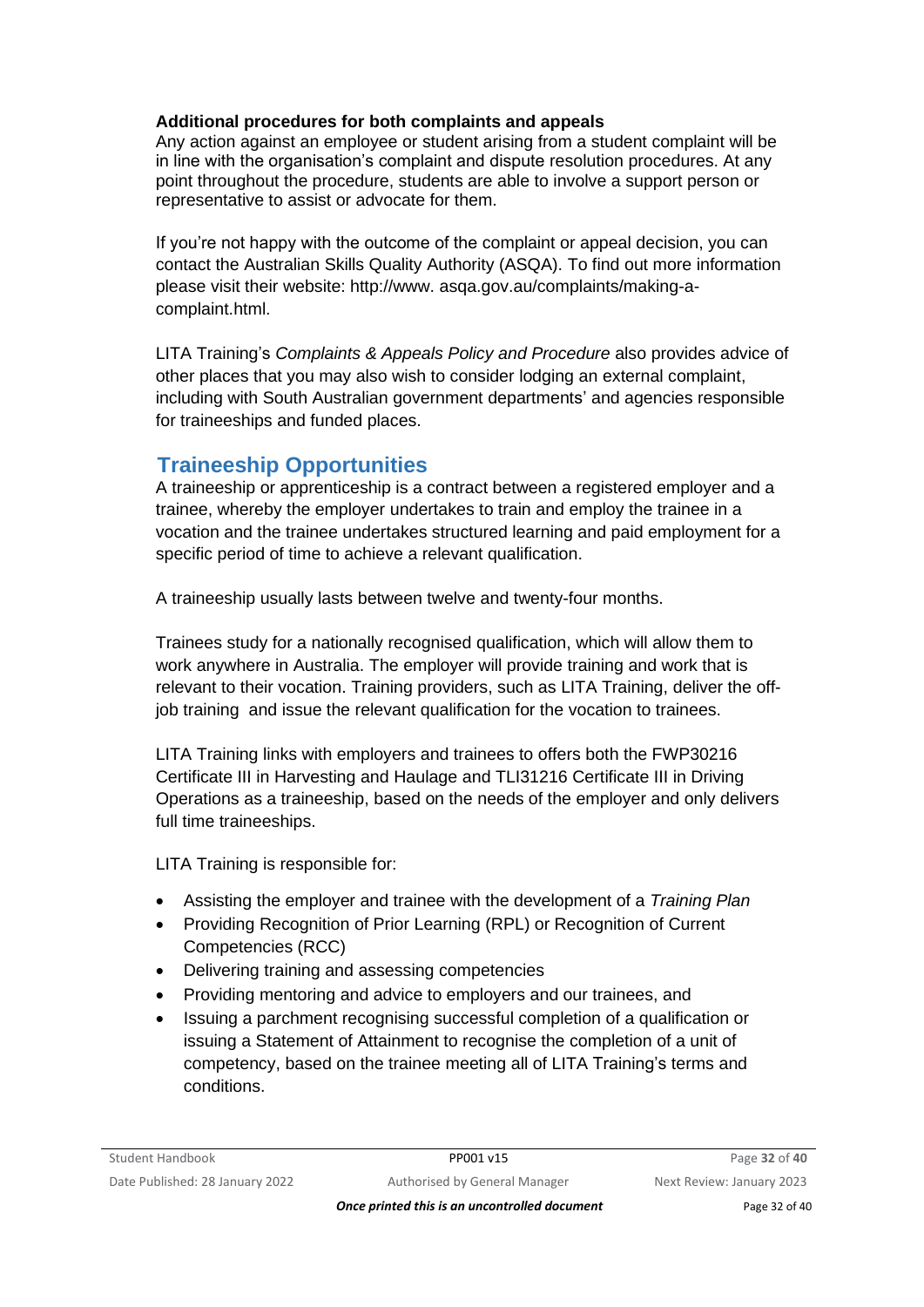### **Traineeship Training Contracts and Training Plans**

If you have been approved for a traineeship, you will be required to sign a *Training Contract* which will record LITA Training as your preferred training provider. It is important to know that all *Training Contracts* include a probationary period of approximately 60 days, commences at the beginning of the *Training Contract* and provides an opportunity for the parties to assess their compatibility and to determine your suitability for the vocation. You or your employer may withdraw from the *Training Contract* during this period, by written notice to the other party or parties.

To set up your traineeship and to finalise your *Training Contract*, your employer will discuss your learning needs with LITA Training and we will design your Training Plan, which outlines the agreed course qualification and modes of delivery and assessment.

It is also important to know that only when your *Training Contract* is approved by the SA government department, you may commence with your training at LITA Training. If your *Training Contract* is approved, all parties will receive written confirmation from the SA government's Traineeship and Apprenticeship Services. You should check this email or letter to ensure all your details are correct. This will include:

- The commencement date
- The nominal term of the contract (eg. 12 months)
- The occupation and qualification
- The estimated completion date
- The name of the training provider, ie, LITA Training, and
- The name of the award or agreement under which the trainee or apprentice is to be employed.

### **Credit Transfers and Recognition of Prior Learning (RPL)/Recognition of Current Competency (RCC)**

LITA Training provides credit or recognition for relevant skills or experience for trainees. If you are a trainee, you should be advised by your Australian Network Provider (ANP) to request any credit at the time of signing your Training Contract if you have partly completed the same occupation and qualification under a previous *Training Contract*. In this situation, credit will be given automatically, and this will reduce the term of your *Training Contract* with LITA Training.

If you are seeking credit for time served under an interstate Contract, you will be required to submit an extract of service from the relevant state training authority in the jurisdiction in which you undertook the training.

You may also seek credit for relevant training and industry experience, such as prevocational training or pre-apprenticeship training, and for relevant units of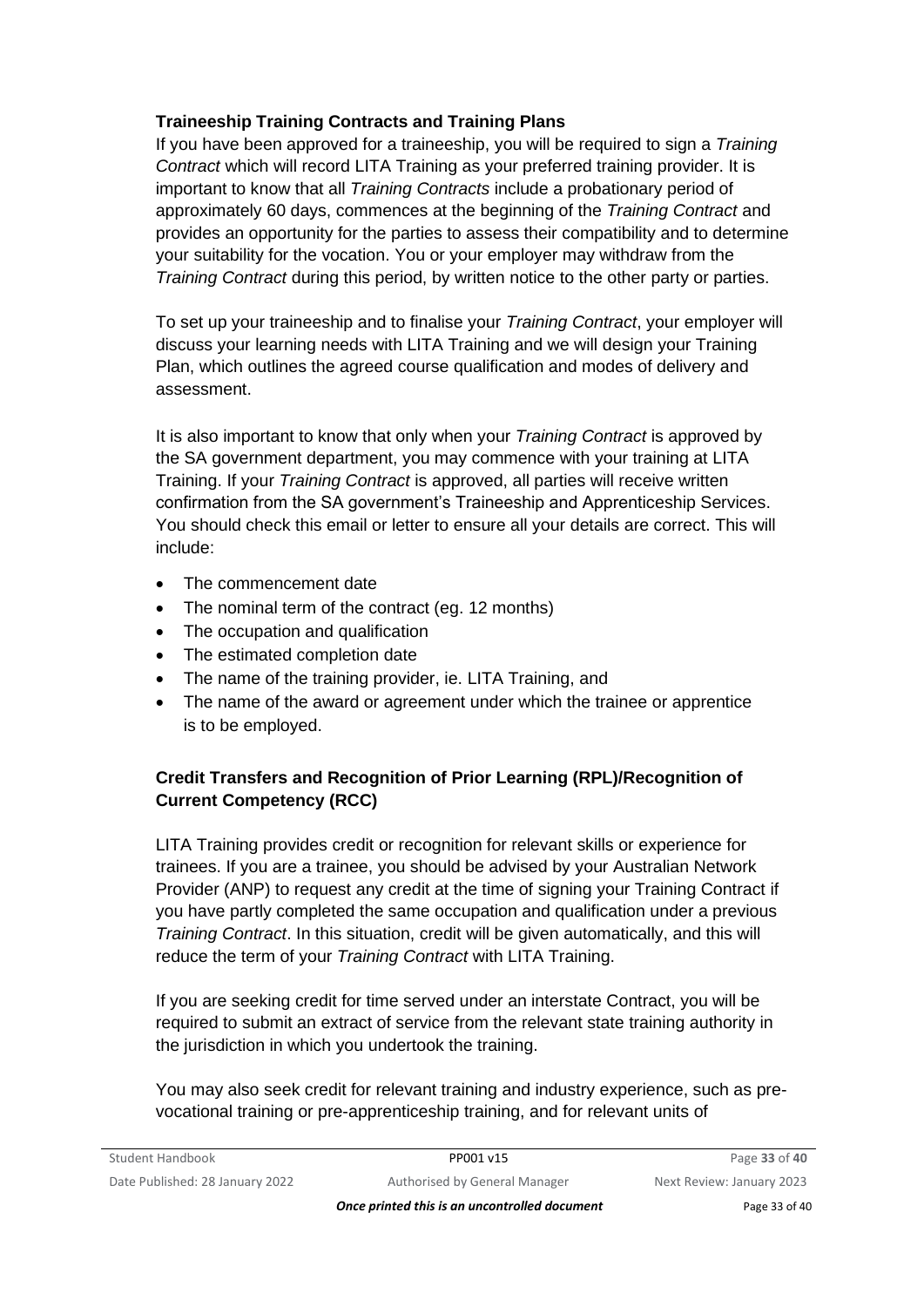competency and qualifications that you have already achieved directly with LITA Training as part of your application and enrolment process.

### **Training Contract**

As a trainee, you are legally bound by your Training Contract. To fulfil your *Training Contract*, you must:

- Attend work and training at the agreed times
- Observe the conditions of employment, and follow any lawful and reasonable direction from your employer at all times
- Work towards achieving the qualification in which you have enrolled at LITA Training, and
- Undertake all issued training and assessment, as scheduled at LITA Training and/or in the workplace.

### **Trainee supports**

To ensure you are fully supported throughout your traineeship, our Student Support Officer will make contact with you on a weekly basis.

This contact may be via phone, email, video conferencing or even face to face.

We encourage our trainees to be ready for this contact call and to discuss how you are progressing as well as any concerns that you may be experiencing. We are here to help you!

Your employer also plays an important role in your traineeship – alongside paying your wages, they are obliged by law to allocate a supervisor, who will support you to progress through your traineeship.

It is important that your employer does not schedule more than 5 trainees to one supervisor – please advise LITA Training if you believe that this is not the case at your workplace.

### **Reporting to your employer**

If you are enrolled in a traineeship, please be advised that by law, LITA Training must report any absences, late attendances and misconduct to your employer.

### **Changes to your Training Contract**

A change of circumstances may require your *Training Contract* to be varied, for example but not limited to:

- The occupation and/or qualification
- Your training provider (if you are seeking to transfer from LITA Training)
- The hours of employment and training undertaken per week, and

*Once printed this is an uncontrolled document* Page 34 of 40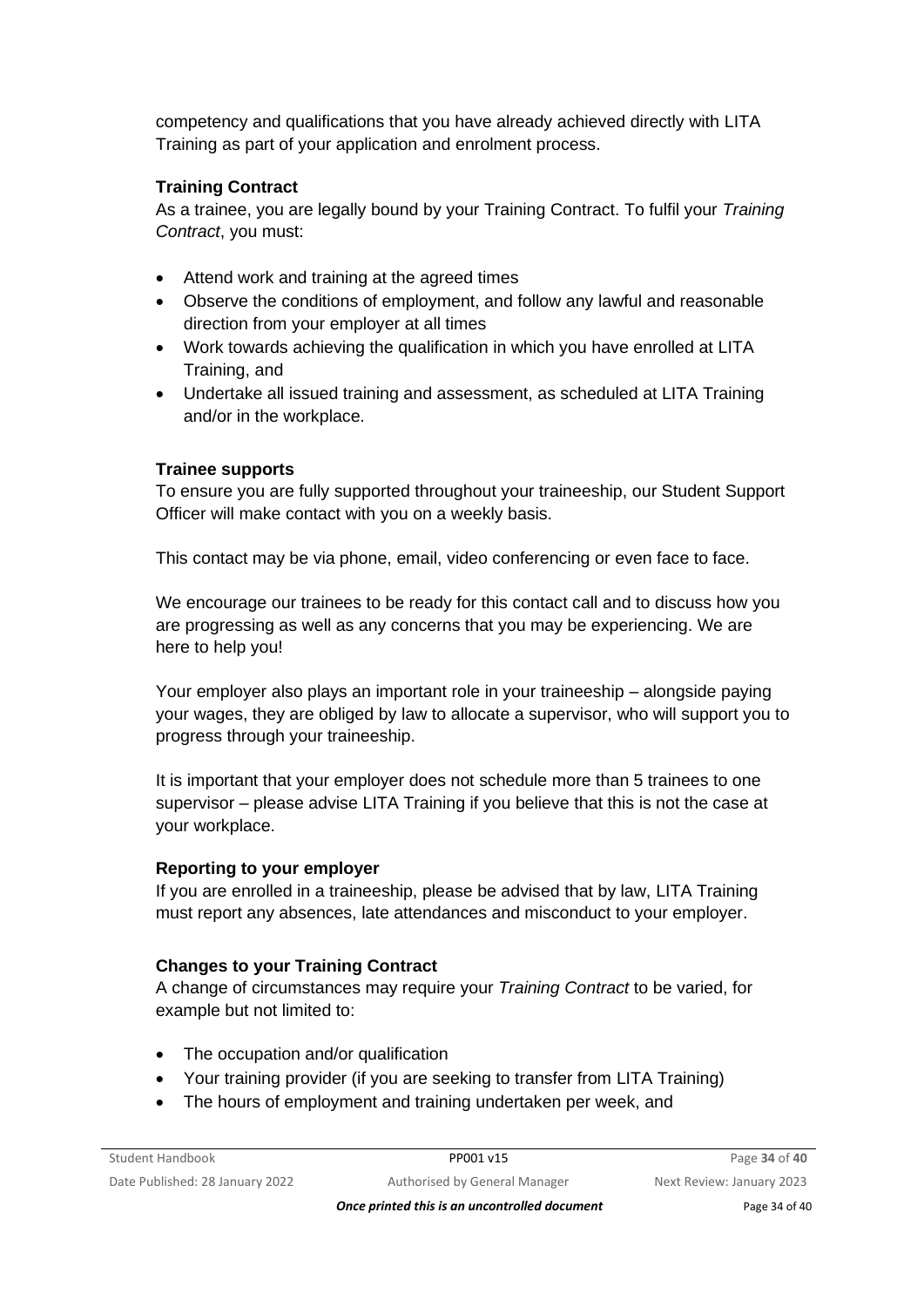• Transfer to a new employer.

All variations must be mutually agreed by both yourself and your employer, and an application forwarded to department's Traineeship and Apprenticeship Services for assessment via your Australian Network Provider (ANP) who negotiated your *Training Contract*.

Only Traineeship and Apprenticeship Services (acting under delegation from the Training and Skills Commission) or the South Australian Employment Tribunal may approve a variation to a *Training Contract*, so it is important not to assume that your variation has been approved until you receive written notification, which may be via an email or letter.

### **Extension of your Training Contract**

Employers have a responsibility to work with you and LITA Training to ensure you obtain your qualification and achieve competency on-the job within the Contract's term. An extension of a Training Contract should only be necessary in exceptional circumstances, such as:

- If there are significant delays or interruptions to the training beyond the control of the employer or yourself, or
- If you and your employer decide you needs more time to demonstrate competence in line with industry standards.

LITA Training's trainers/assessors work closely with both you and your employer to offer mentoring support (refer to Student Support in this Handbook) and may, where it is their professional opinion that you will benefit, suggest that an extension be applied for. You must decide well in advance of the expiry date of the *Training Contract* that there is a need to extend, and then submit an application to do through your Apprenticeship Network Provider (ANP) by obtaining a copy of the *Application to Extend a Training Contract Form*. No application for extension will be accepted once your existing *Training Contract*'s expiry date has passed.

### **Traineeship suspension or deferral**

A suspension is a temporary cessation of your Training Contact for a period of time agreed by you and your employer, and approved by Traineeship and Apprenticeship Services, or by a decision of the SA Employment Tribunal. LITA Training considers and treats traineeship suspensions as similar to a 'deferral'.

Examples of non-business related reasons for a suspension include where you may:

- Suffers an injury
- Require maternity leave, or
- Requests absence for personal reasons (you will need to apply through completing and submitting LITA Training's *Withdrawal Form* in the first instance).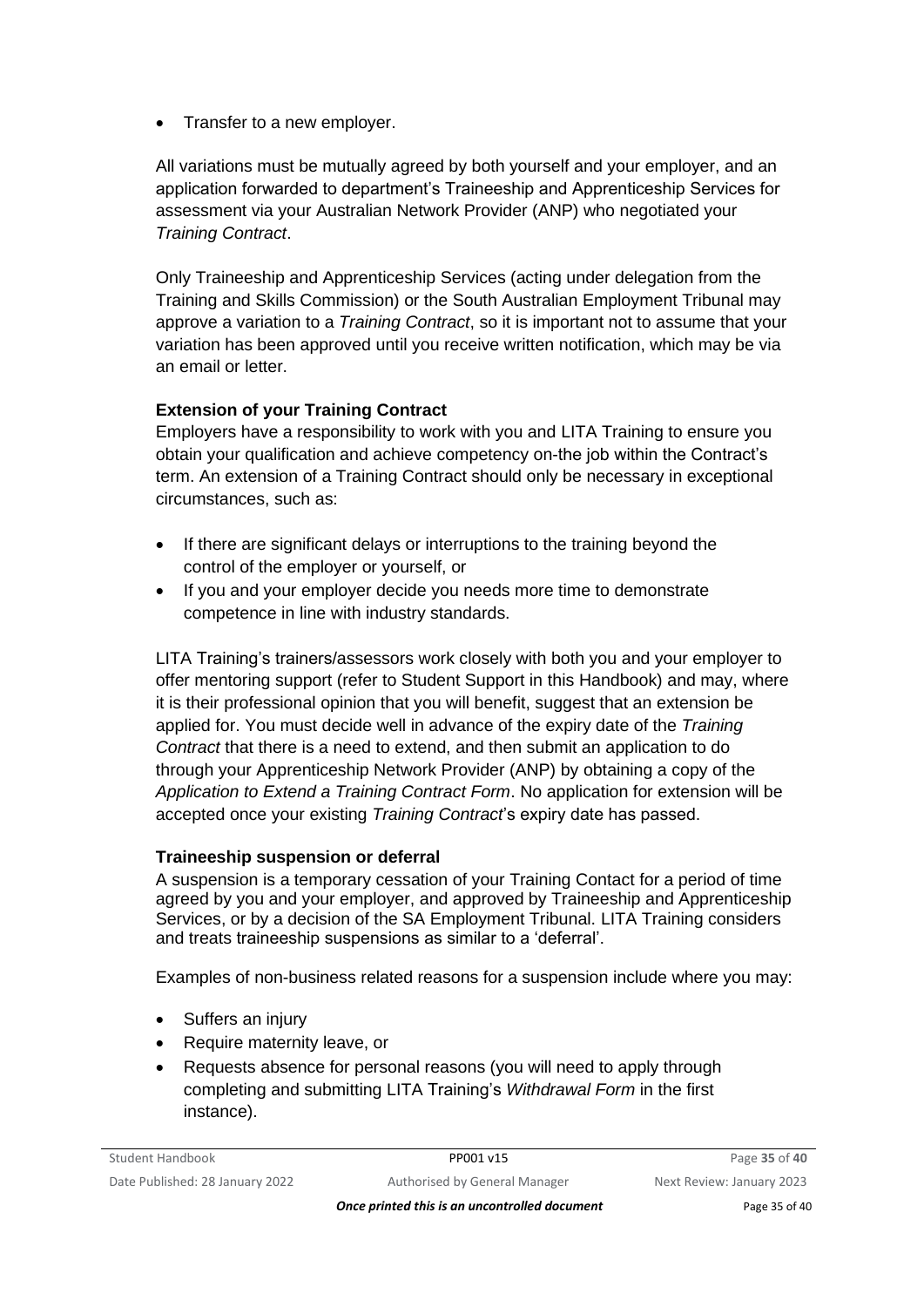#### **RTO or employer-initiated suspension (deferral) of a trainee**

A suspension (deferral) will not be approved where the employer has issues or concerns about your performance or behaviour.

If your employer has reasonable grounds to believe that you are guilty of wilful and serious misconduct, they can suspend you from employment under the *Training Contract*, for up to seven working days. If this occurs, you have the right to dispute the suspension.

#### **Trainee-initiated termination (or withdrawal)**

If you decide that this traineeship is not for you, you can terminate it but you must also be sure that your employer will freely agree to the termination. A *Termination Application Form* (available from your Apprenticeship Network Provider (APN) must be submitted to your APN, to start the process of terminating your Training Contract.

#### **Trainee-initiated transfer to another employer**

If you are wanting to transfer to another employer to complete your traineeship, it is important you're your current employer and the new employer agree. A transfer can only occur if there is no break in service between your former and new employers. It is not possible to transfer a South Australian Training Contract to an interstate employer.

#### **Completing your traineeship**

LITA Training's designated trainer/assessor, in liaison with your employer, will assess your level of competence for completion of the qualification and the *Training Contract*. Once confirmed, LITA Training will issue a parchment for the qualification.

Traineeships usually take 12 months to complete however based on any previous skills and experiences and at the point in time in demonstrating all competencies through completion of your assessments to the required level, your employer may 'fast track' your traineeship, resulting in an earlier completion date.

When you and your employer agree that you have completed your traineeship, you must sign a *Completion Form (Traineeship)* which is forwarded by LITA Training with a copy of your issued parchment to the SA government's Traineeship and Apprenticeship Services. In turn, the Traineeship and Apprenticeship Services will assess your completion application and if approved, will issue you with an email/letter, which recognises that competency has been achieved and will also provide you with a Trade Certificate.

# **VET For Schools Additional Requirements**

LITA Training offers the Advanced Forestry skill set under the Stackable VET Skills Cluster initiative to secondary school students.

To be eligible, LITA Training will check that you are:

• an Australian citizen or New Zealand citizen or,

*Once printed this is an uncontrolled document* Page 36 of 40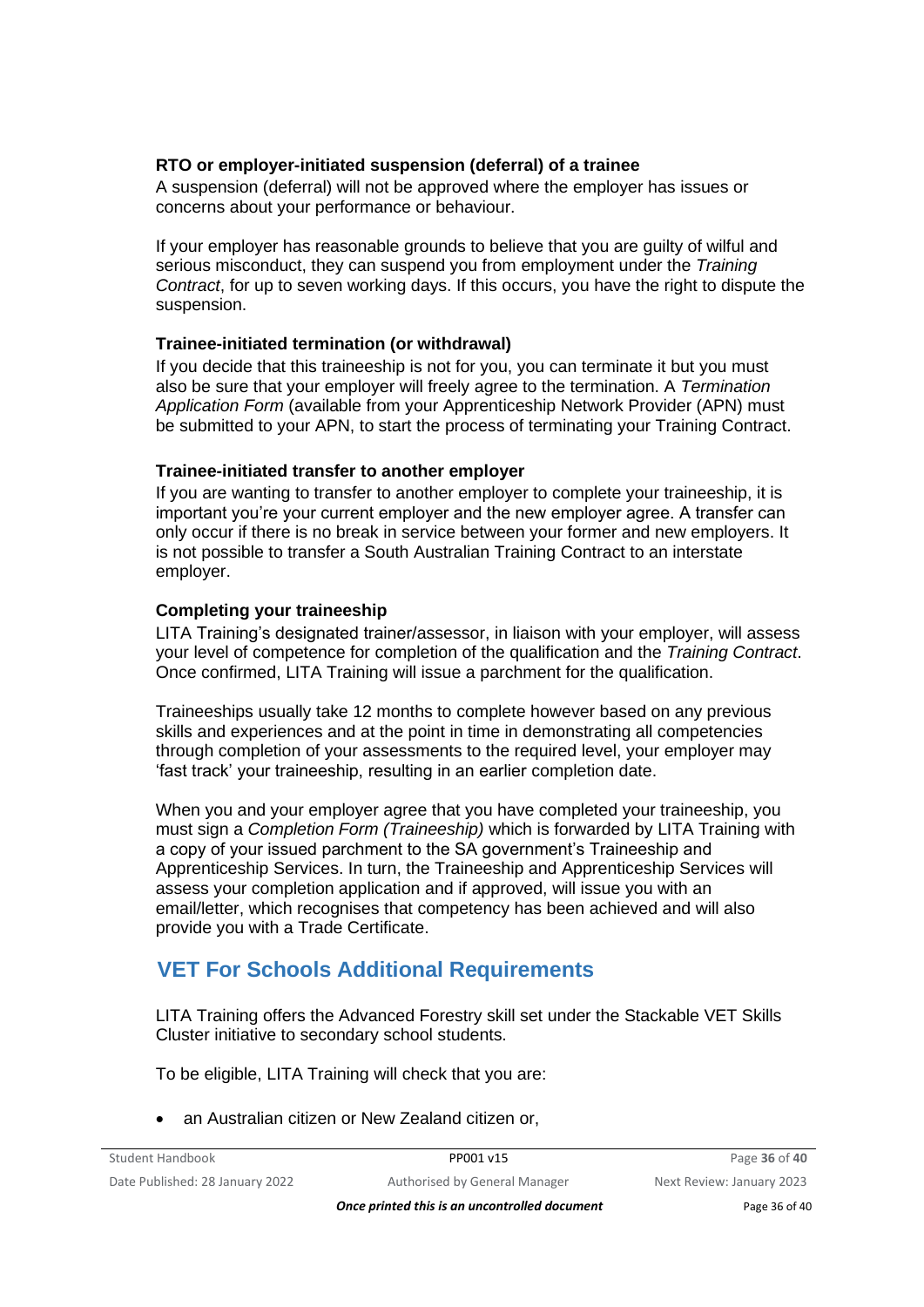- a permanent Australian resident or,
- an eligible visa holder, and
- reside in South Australia.

To ensure that you are ready to study this course and that this is a suitable course for you, as part of your application process, LITA training will conduct a short assessment including of your language, literacy and numeracy skills.

#### **Fees and Charges**

Your fee invoice is issued to your school for payment. Please ensure that you are aware of any contribution to these fees that your school may impose.

### **Progression and Intervention**

If you are not progressing or attending your classes and other activities associated with your VET for Schools course, LITA Training is obliged to contact your school's to advise of the situation.

A meeting will be organised to determine alternative/additional supports with you: these may include both academic and non-academic supports. It is important that you agree to any proposed supports. LITA training's trainers/assessors are available at all times to assist you with any course concern.

If you decide to withdraw or defer your studies, LITA Training is obliged to inform your school of your request for withdrawal or deferral and the final decision.

### **Complaints and Appeals**

A parent or guardian may lodge a complaint/appeal on your behalf.

### **Student Records: Information Sharing**

It is important to understand that LITA Training is required to share information about your VET For Schools studies with your school, the Department and other bodies, such as the Regulator for the purposes of audits.

This includes information about your:

- progression and
- completion of units of competency

Your permission to share your information is sought through the *Student Declaration of the Application and Enrolment Form* (short course and VET for Schools). Please read it carefully before signing and ask for clarification if you are unclear.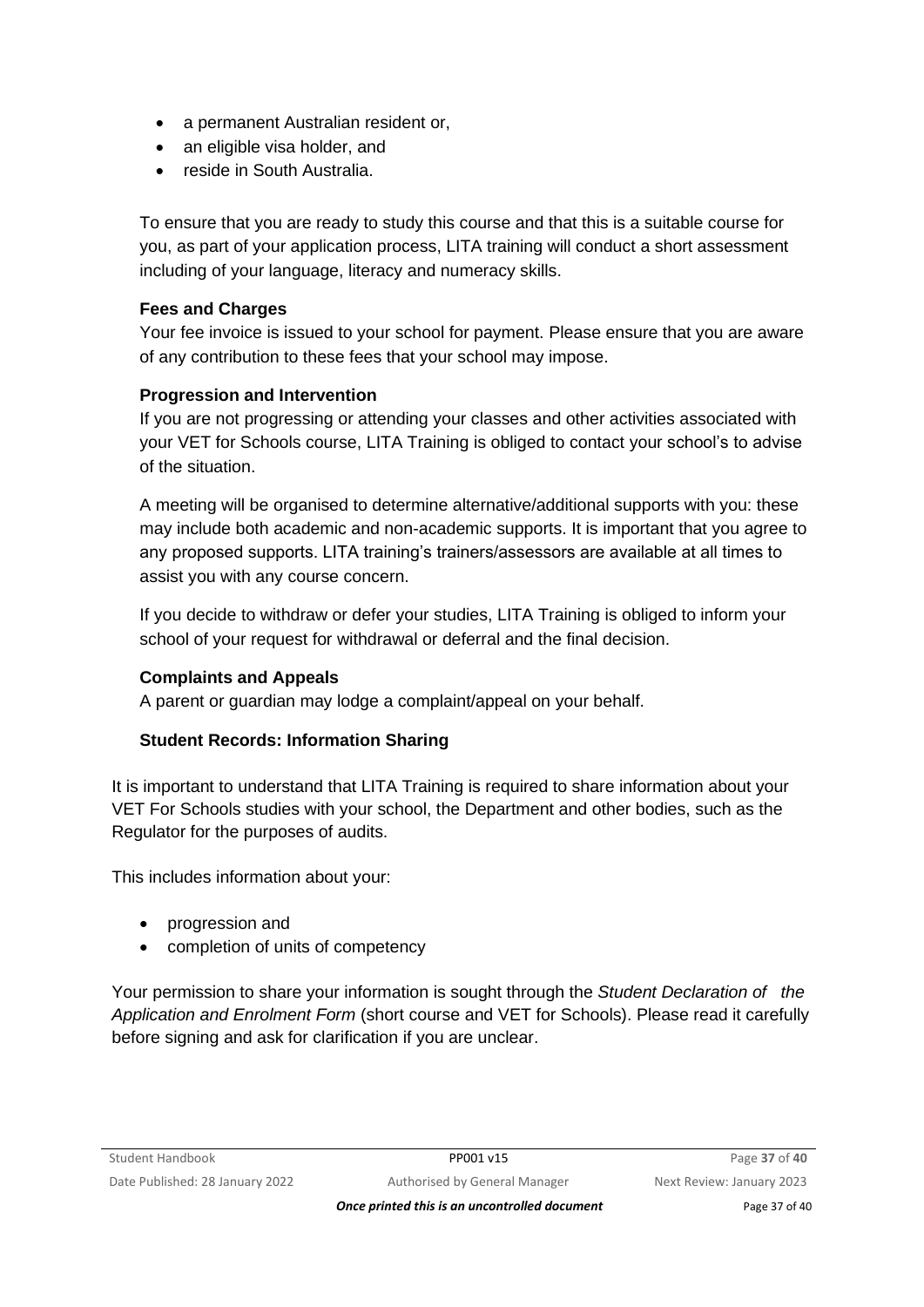# **IMPORTANT LEGISLATION AND REGULATION THAT YOU NEED TO UNDERSTAND AND ADHERE TO**

#### *Work Health and Safety Act 2011*

The Workplace Health and Safety Act provide a framework for managing health and safety risks in workplaces. The objective of the Act is to prevent anyone from being injured, seriously or otherwise, or contracting an illness caused by a workplace, workplace activities or specified high risk in operation of equipment/plant. This is achieved by preventing or minimising exposure to risk.

Complete Version of *Work Health and Safety Act 2011* **http://www.comlaw.gov.au/Details/C2011A00137**

#### *Competition and Consumer Act 2010*

This Act covers most areas of the market: the relationships between suppliers, wholesalers, retailers, and consumers. Its purpose is to enhance the welfare of Australians by promoting fair trading and competition, and through the provision of consumer protections.

#### **https://www.legislation.gov.au/Series/C2004A00109**

#### *Australian Consumer Law (2011)*

Prohibits any misleading or deceptive statements made about the services provided and forms part of the *Competition and Consumer Act 2010* (above).

### **Electronic Marketing –** *Spam Act 2003*

Prohibits the sending of unsolicited electronic messages, known as SPAM, with an Australian link without the consent of the user.

- Employees only collect personal information by lawful and fair means and for lawful purposes that are necessary for, or that relate directly to, a function or activity of the business.
- Employees must keep personal information secure, maintain its accuracy, and ensure that it is used only if it is relevant and complete.
- Guidelines regarding the use of Tax File Numbers and data matching in Australian Government departments and agencies.
- These acts promote equality of opportunity for everyone, by protecting from unfair discrimination.

These different acts ensure that there is no discrimination based on:

- Age
- Gender
- **Marital status**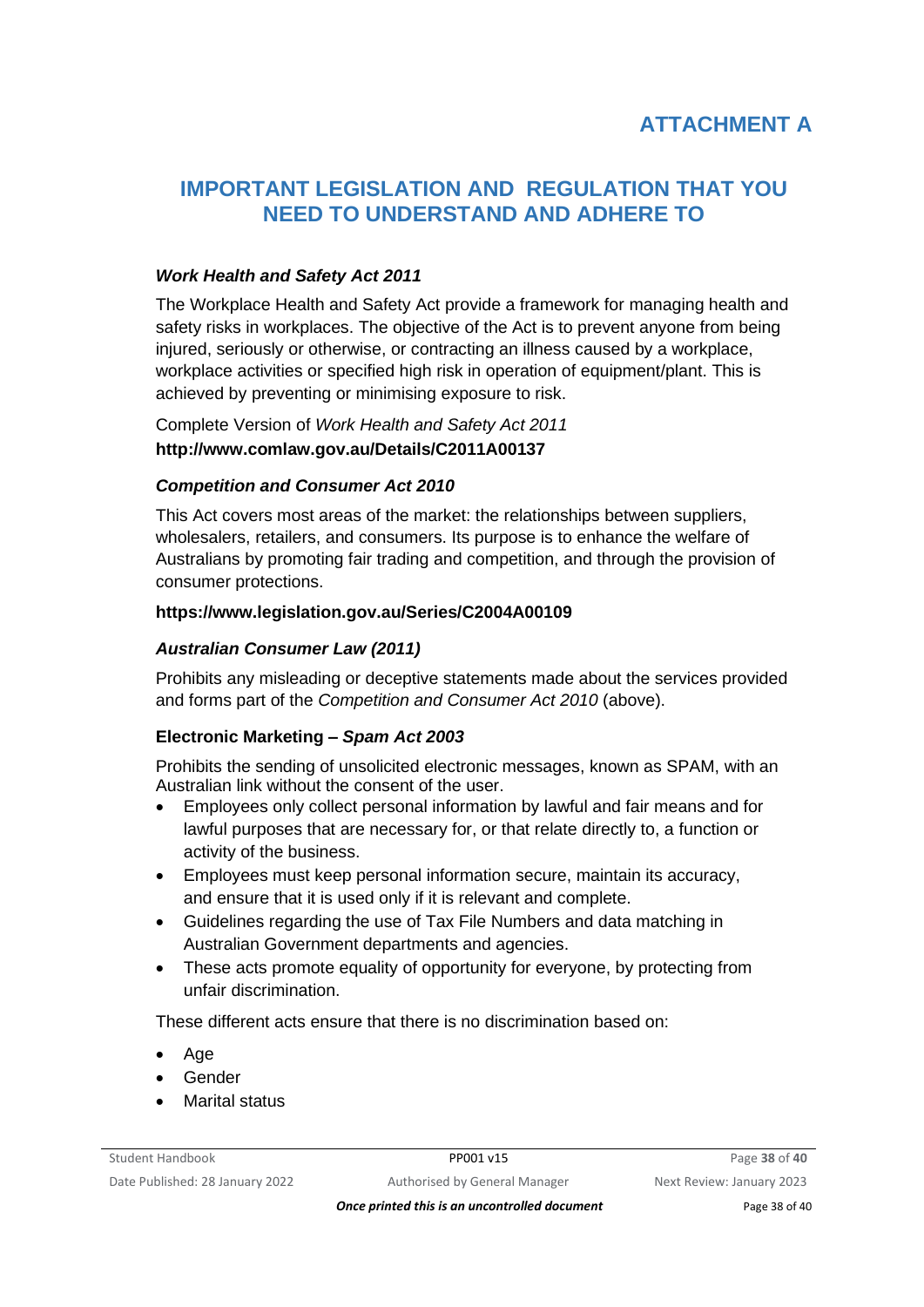- Parental status
- Race/culture
- Disability
- Religious beliefs
- Sexuality.

Victimisation is also against the law. Victimisation includes threatening, harassing or punishing a person.

### **http://www.comlaw.gov.au/Details/C2013C00274**

*National Vocational Education and Training Regulator Act 2011* **https://www.legislation.gov.au/Details/C2011A00012**

**Standards for Registered Training Organisations (RTOs) 2015 and the Standards for Registered Training Organisations (RTOs) Amendment 2017. https://www.legislation.gov.au/Details/F2017C00663**

**ASQA general directions http://asqa.gov.au/news-and-publications/publications/ generaldirections/general-directions.html**

These three documents dictate how an RTO must operate in delivering nationally accredited training services.

### *Student Identifiers Act 2014*

**<https://www.legislation.gov.au/Details/C2014A00036>**

This Act covers student's needs to have a unique student identifier (USI) as a legislated requirement for enrolling in any accredited training program.

### *AVETMISS Data Requirements*

The National Vocational Education and Training Regulator (Data Provision Requirements) Instrument 2020 **[\(the Data Provision Requirements 2020\)](https://www.legislation.gov.au/Details/F2020L01517)** was made on 20 November 2020 and repeals and replaces the current Data Provision Requirements 2012. The Data Provision Requirements 2020 clarify what information must be provided to the Australian Skills Quality Authority (ASQA) and reduce duplication to help registered training organisations (RTOs) meet their existing obligations.

**Once printed this is an uncontrolled document** Page 39 of 40